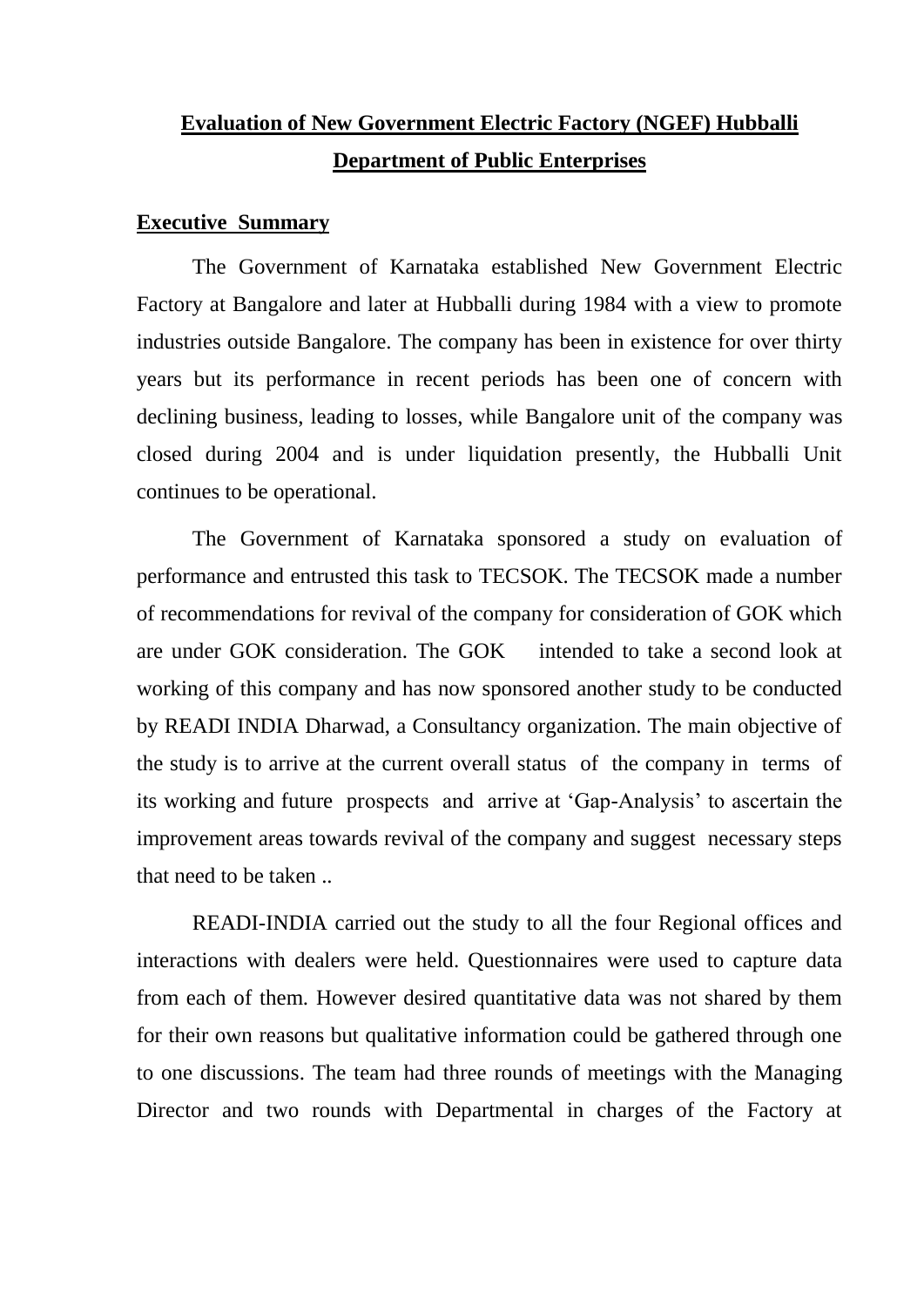Hubballi. All relevant data was collected with some gaps due to non-availability of the same.

#### **BACKGROUND**

NGEF Hubballi was established in 1984 under the Indian Companies Act 1956 as a 100% subsidiary of NGEF Ltd. Bangalore engaged in manufacture of electrical motors with German Technology. It has completed 30 years of existence and has made significant contribution to Karnataka's industrial production. The Memorandum of Association of the company among others empowers it to (i) acquire and take over the electric motor division at NGEF Bangalore and Hubballi and (ii) carry on business of manufacture of all kinds of electric motors and rotating machines, starters, regulators etc. The company's vision is to increasing its business opportunities. The company is striving to fulfill its objectives and obligations to the state and country. It has established network of dealers across the country over the years. During three decades of its existence, NGEF product ranges and quality products have earned goodwill of users and as a result it has created a place for itself in the motor manufacturing activity. The company's products have unquestioned superiority over others.

#### **PERFORMANCE**

A study of operations of the company shows that it made good progress with performance except during the years 2010-11 to 2013-14 resulting in erosion of its net worth. Its business income has been scaling down leading to accumulated loss. As per data for 2013-14, the company had made a business of Rs.6.09 Crores and its expenses amounted to Rs.9.56 Crores, resulting in Rs 3.56 Crores of loss. During previous year i.e., 2013-14, it made a business worth Rs10.30 Crores against an expenditure of Rs14.01 Crores resulting to a loss of Rs3.69 Crores. The volume of business has drastically reduced to about 40%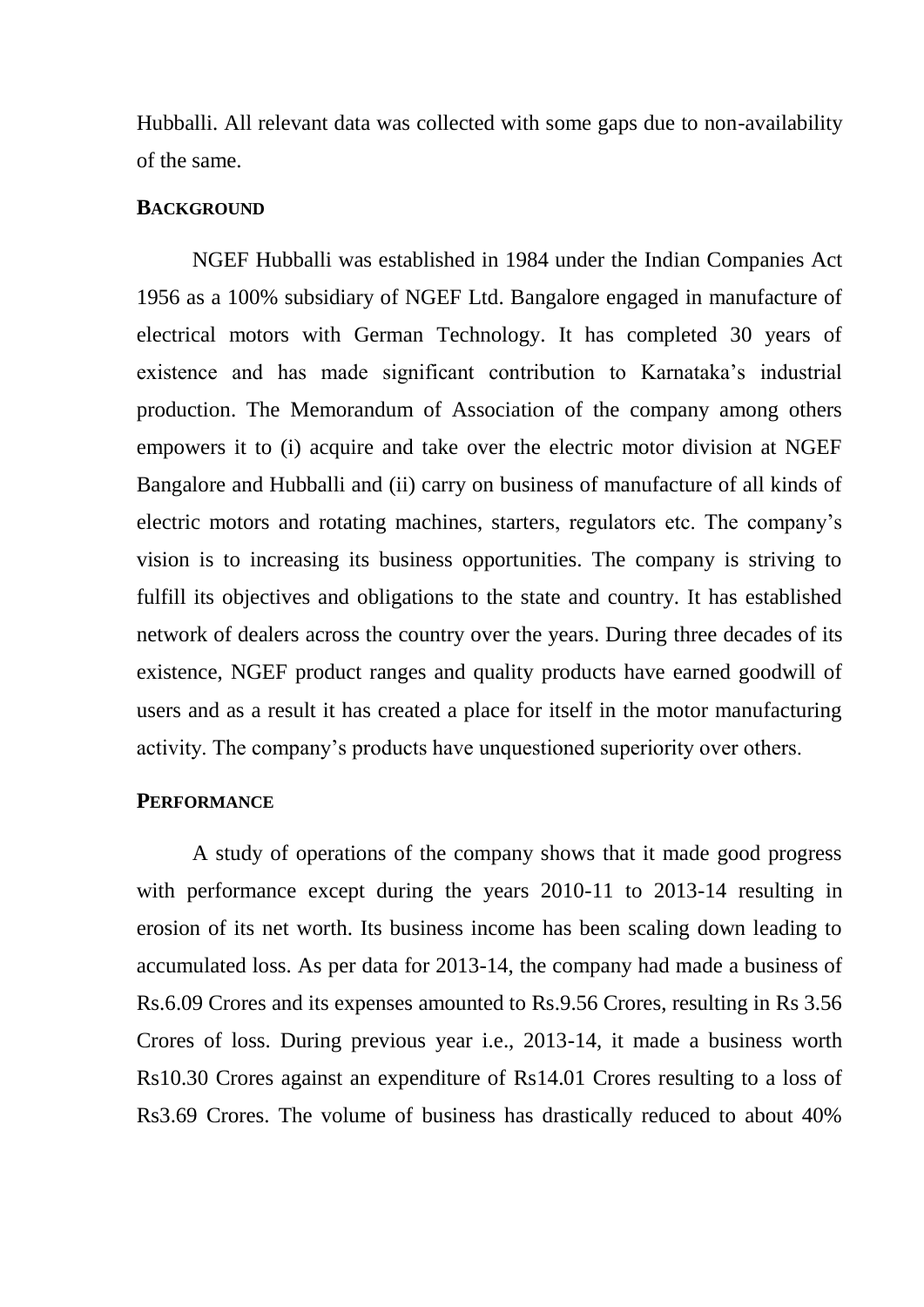while the fixed overheads keep moving up. Various factors are attributed for this state of affairs and for the company's dwindling business.

The company was working as an extended arm of NGEF Bangalore, its parent company. With the closure of its main unit at Bangalore, its role has changed substantially. Presently it is producing G-1 range of motors. As against production of a range of motors earlier, the company has reduced its production range due to want of facilities at Hubballi including working capital. A major shift in its working is that it has to find its own market for products and explore new markets and products. With changing industrial scenario, demand for higher ranges (G-2 and G-3) is increasing. To meet this demand, addition of new and improved plant and machinery is necessary. Since it is not in a position to make any investments for acquiring new and improved machines, it has to contend itself with available facilities. This has resulted in limited scope for pushing the available ranges of motors into the markets. Large numbers of companies are engaged in motor industry and any of them are able to supply wider ranges of motors. Since available machinery at Hubballi is old and becoming obsolete faster, any addition to the existing ranges is limited and as such the company has to restrict its ranges to the available facilities while the demand for higher ranges is on the rise. Financial constraint is another reason for the company to meet the emerging demands. Since the company is incurring loss, its financial status is eroded so also its net worth. It cannot generate any surplus internally nor can it borrow from financial institutions. Third limitation is comparatively higher per unit cost of products.

# **EXTERNAL FACTORS**

Over the years, the industrial scenario of the country in general has undergone tremendous changes with introduction of newer technologies and processes. Coupled with this, private sector entry in this sector has come in a big way with addition of newer and better quality and power saving motors of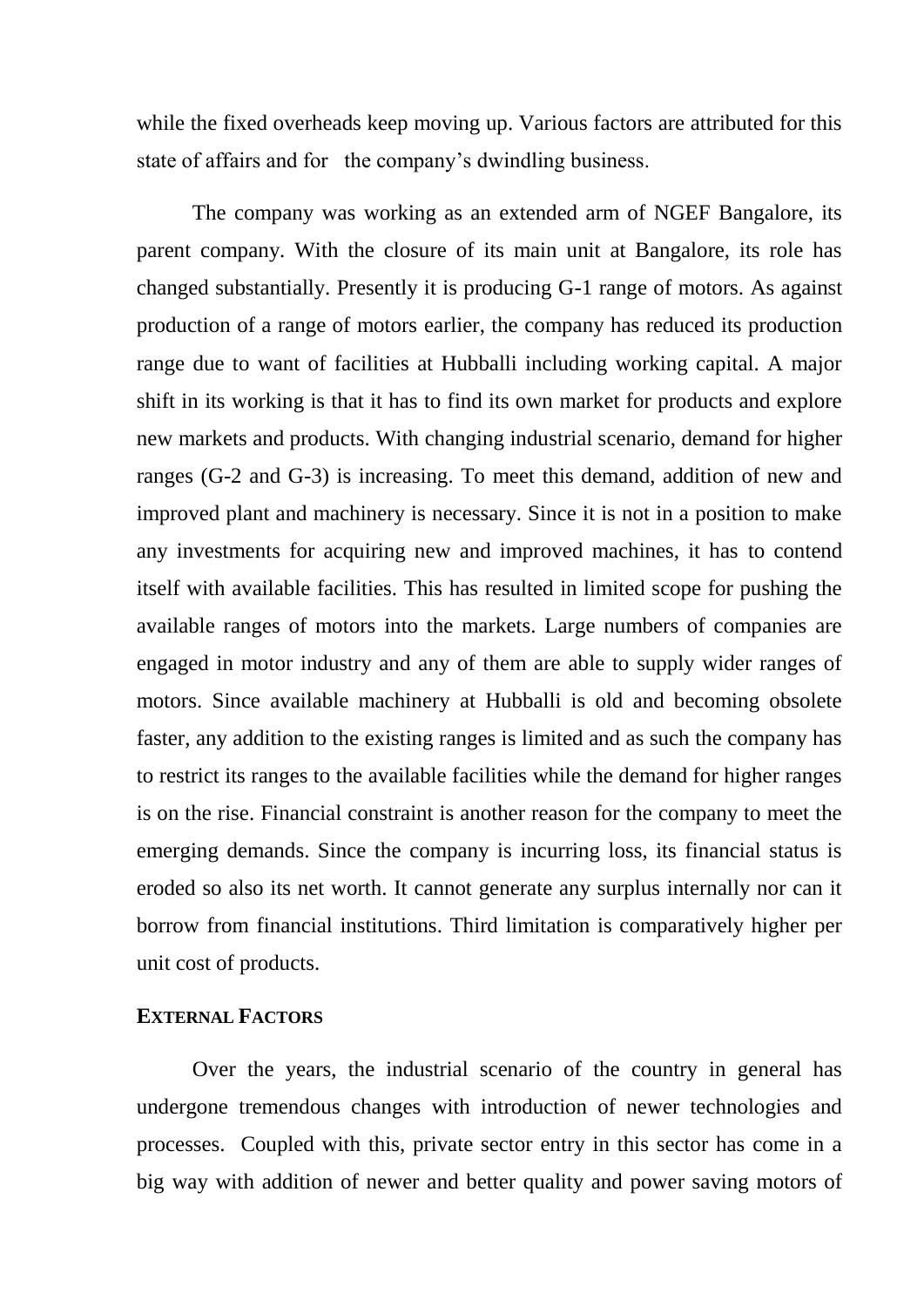different ranges. Secondly, the demand pattern of the users also has been changing as with technological advancement the demand for traditionally used ranges has been taken over by higher ranges leading to unprecedented demand for new ranges of motors. Private sector companies have the advantage of responding to the market and are in a position to adjust to such changing conditions while Government units are not in a position to switch over so easily.

Though NGEF has fulfilled its mandated responsibility as supplier of motors and other accessories to promote industrial growth, its financial performance has not been satisfactory, mainly on account of (i) Reducing market share and declining demand for NGEF Range of motors (ii) Aggressive marketing and offering competitive prices, discounts, prompt after sale services without loss of time, by competitors have resulted in users gradual switch over from NGEF products to other brands. (iii) On the other hand, inordinate delay in meeting the demand and partial supply of motors against demand have created negative impact. (iv) In Northern and Eastern Indian States, some competitors have even been misinforming users about the existence of NGEF Hubballi and giving an impression that NGEF has closed its operations altogether. However, NGEF inability to take on the challenges is a major reason for reduced demand.

#### **PRESCRIBED QUALITY STANDARDS**

Notwithstanding internal and external limitations, one thing that puts the company in an enviable position is its quality superiority. In spite of products having comparatively higher prices and delivery being uncertain, there is still some section of users who have very high opinion about NGEF products and they still prefer its products over others but their number is small.

The dealers feel that there is gradual deterioration in the quality, packaging and transport leading to frequent problems of breakages. More importantly, repairs/replacements take considerably longer period of time.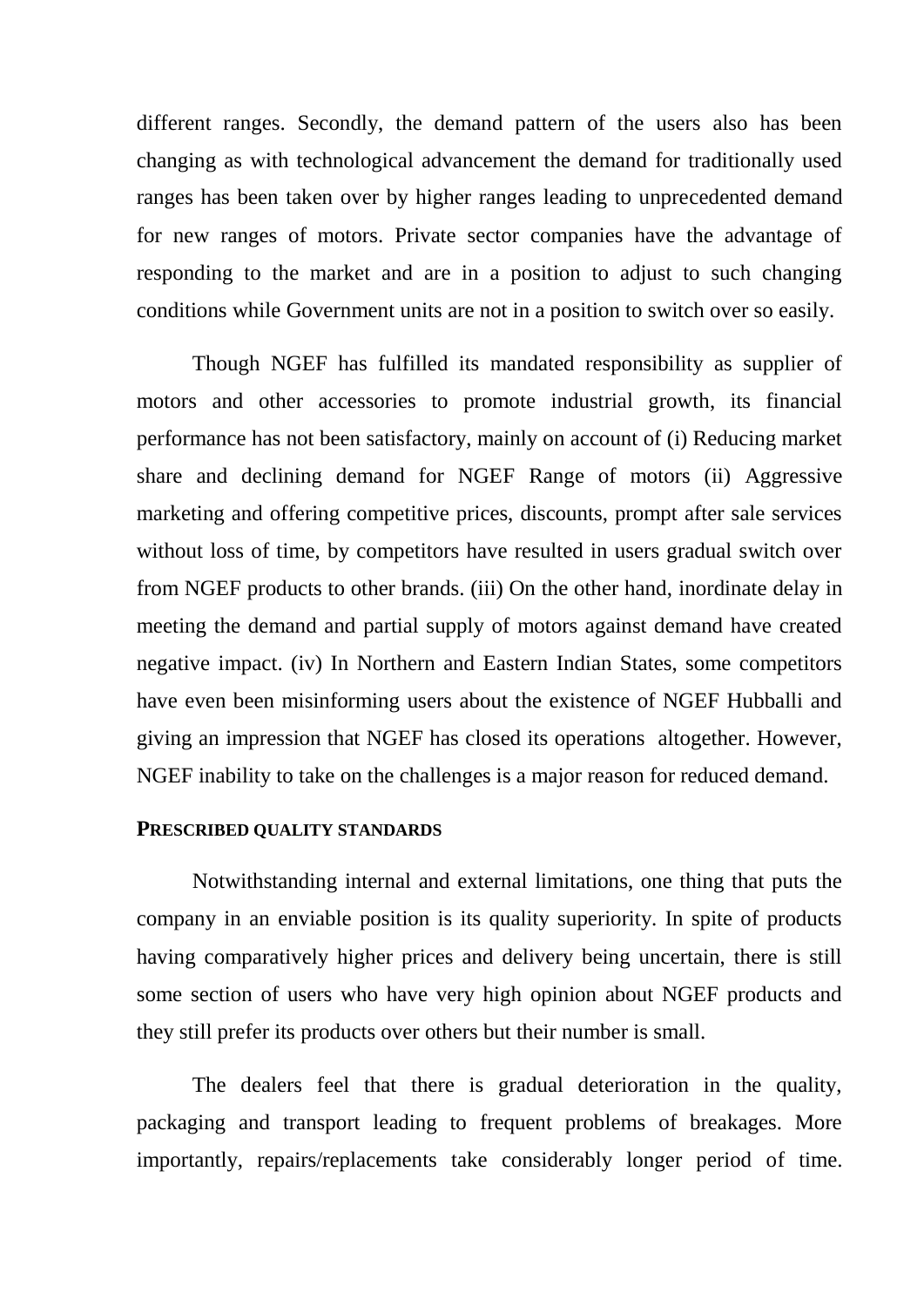During the last five years the company's performance in terms of overall business level, revenue generation, profitability, labour turnover and cash and funds flow has been declining and financial losses are mounting year after year.

#### **INFRASTRUCTURE**

The plant and machinery presently available with the company is old and becoming obsolete. Frequent break-downs and repairs are common. The designed capacity of production is 90,000 HPs/year of different ranges. Average daily output of the factory is between 50-75 motors against which the present production is around 20 or a monthly production of around 500-800.

With material cost and employee emoluments going up, the margin between cost of production and price realized is reducing and in the last three years it has become negative thus eroding the company's financial status. On the other hand, demand for the range of motors manufactured by NGEF is becoming limited due to availability of required ranges of other brands in the market at competitive prices with attractive terms; Entry of a number of companies into motor manufacturing has further eroded market share of the company. Technological lag is another limiting factor. Due to use of improved technologies that reduce the cost of production and enhance efficiency, private companies are in a position to offer their products at much lower price and allow higher discount. (Ranging between 65-70 percent) against 55-58% offered by NGEF. As per market survey the price differential between NGEF and other competitors is anywhere between 10-20 percent.

Dealers and users find that the NGEF delivery schedule and commitment are not maintained as there is considerable delay between placing order and actual delivery. Besides, demands are not fully met at one go but in installments. Absence of storage facilities for stocks at important centers with high potential demand is causing delays in delivery schedules. Users also feel that NGEF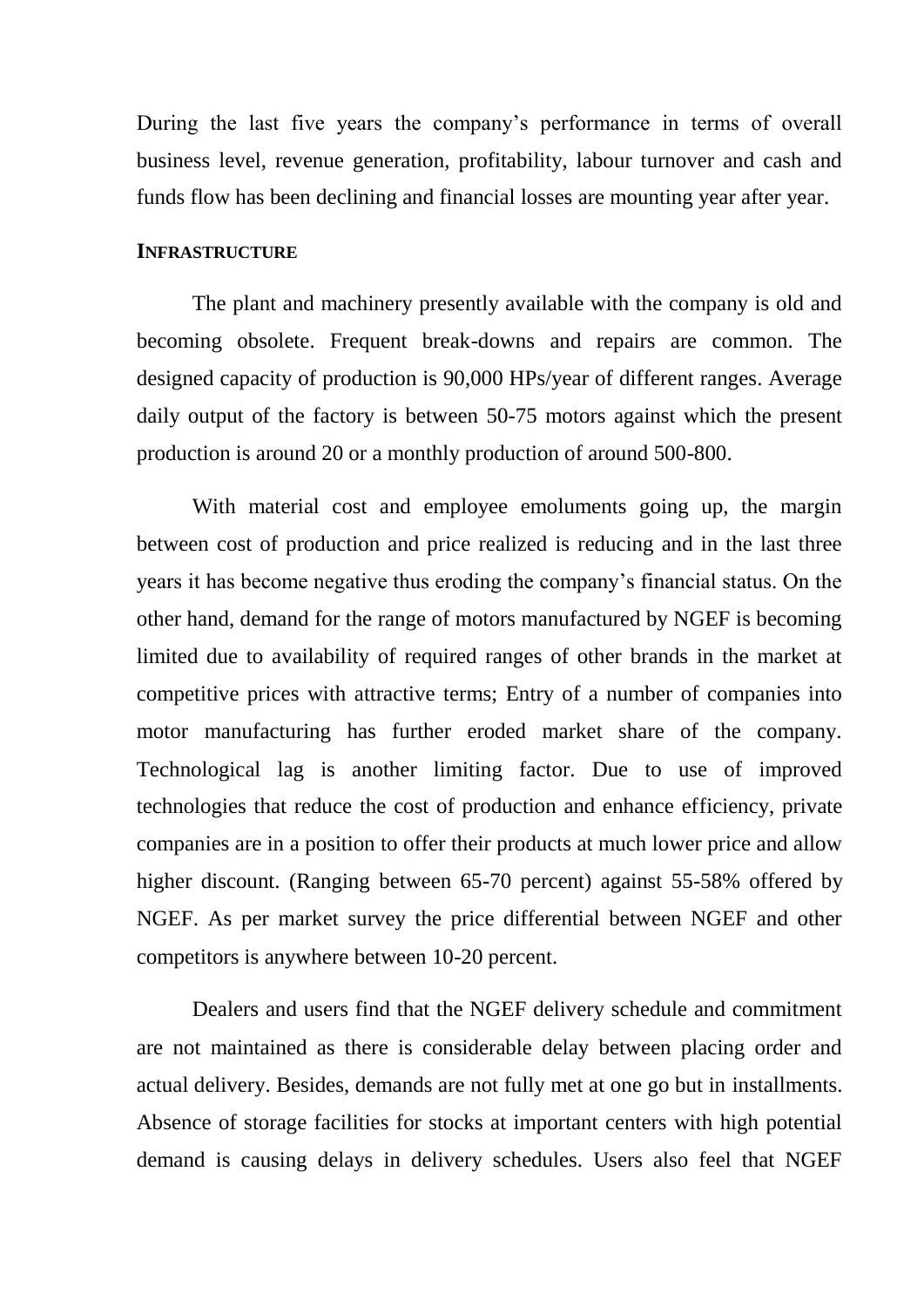motors though rated high in terms of quality, do not have attractive and aesthetic design or look as in the case of other competitors. There is also a feeling among dealers that the users get impressed with new designs apart from quality and price. The dealers also feel that poor and unresponsive after-sale service of NGEF is a major reason for customers dissatisfaction since there are no service centers at strategic locations to attend to the complaints/repairs; There is also total absence of marketing strategy by NGEF with no market promotion, and no direct and close relations nor frequent contacts with dealers/ users as is being done by other companies. The company is not reaching out to users through advertisement and publicity about NGEF products nor any hoardings are displayed in major markets. This is attributed to NGEF inability to cope up with demand. As opposed to this, other companies show their presence by spending good money on display of hoardings and banners at strategic points and centers in major cities. This, coupled with the aggressive marketing overshadows NGEF reputation/ brand image.

#### **ISSUES**

During the last two–three years, the Management of the company has been making efforts to improve working of the factory. Small additions to its activities are being taken up such as (i) Transformer Repairs (ii) Transformer manufacture (partly outsourced).Small incidental income is being earned from these activities.

#### **OVERHEAD COSTS**

It was reported that the Management has been striving to bring about financial and cost disciplines in the working and reducing avoidable costs without affecting the working. The Management is pursuing this policy in respect of wage bills also.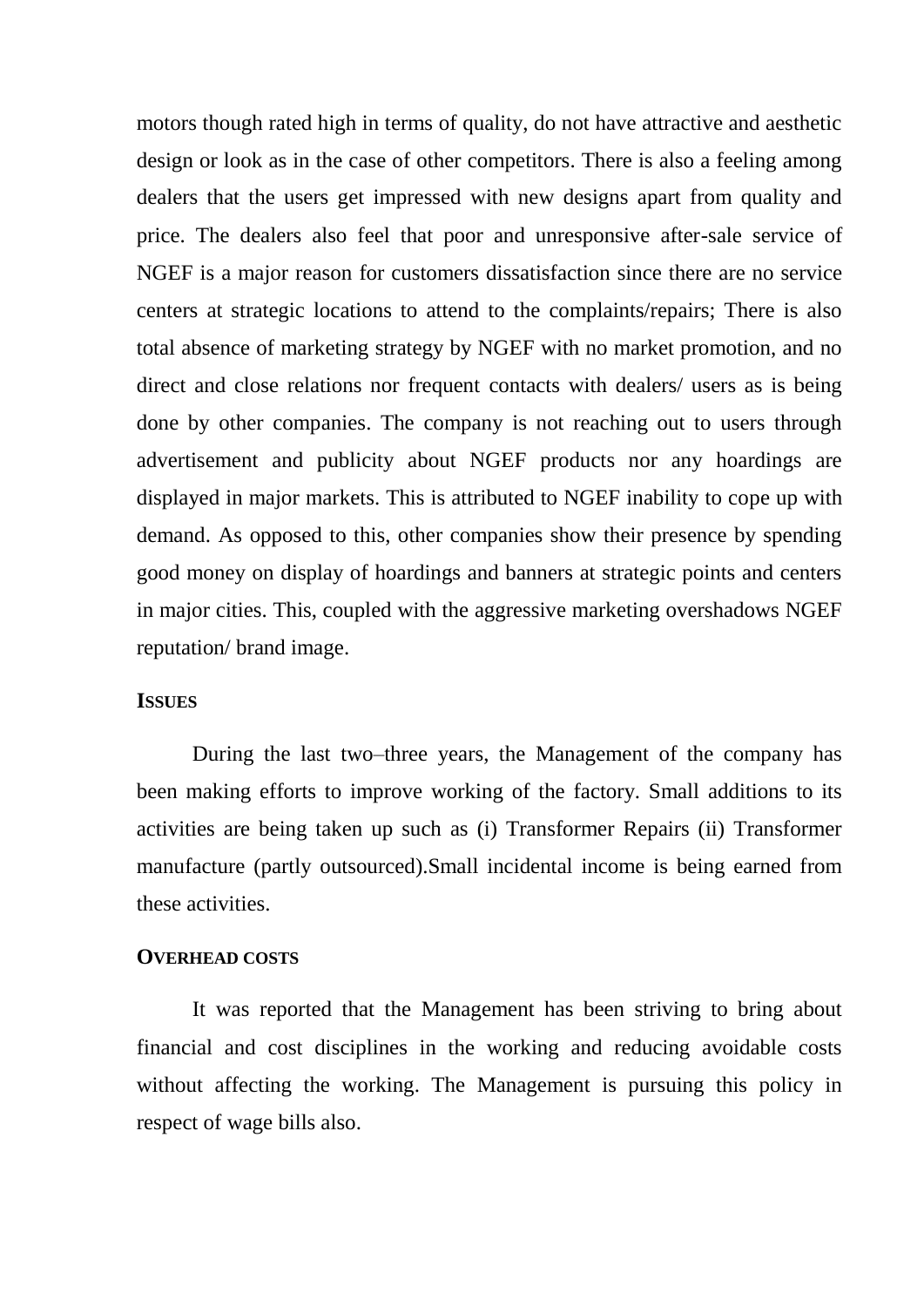# **PRODUCTION OUTSOURCING**

The second measure being contemplated is to outsource production of its main product, i.e., motors to private company/companies. It was understood that the Management is in the process of entering into an agreement with some private companies / manufacturers for production of motors and tendering process is on .for which certain terms and conditions are laid down and strict quality control by NGEF is to be adhered to. The company manufacturing NGEF products has to pay 11% of net sales price (minus duties) to NGEF. The company also has offered its facilities to private companies within its premises for which separate quotation is envisaged. The Management also is in the process of identifying surplus work force that can be spared and exploring an arrangement under which some of the spare workforce could be deputed to other Govt. Agencies/Departments where there is shortage of skilled workers. The other measures being initiated are (a) Reduction of maintenance cost (b) Power consumption (c) Economizing of consumables etc. Cumulative impact of these measures would be seen in the years.

#### **REDUCTION IN OVERHEADS**

The overhead costs are being controlled and in many cases, reduced through economy measures and disciplining of overhead expenses. However, there is a lower limit below which it may not be prudent or feasible to curtail these costs. An alternative is to enhance production with given level of overheads so as to reduce per unit cost of production. Presently the Prices quoted by the company are stated to be higher than others by about 10-20 percent. With increased production, overheads would be spread over larger number of units and the unit cost would be reduced and efforts should be made to level the listed price to the market price.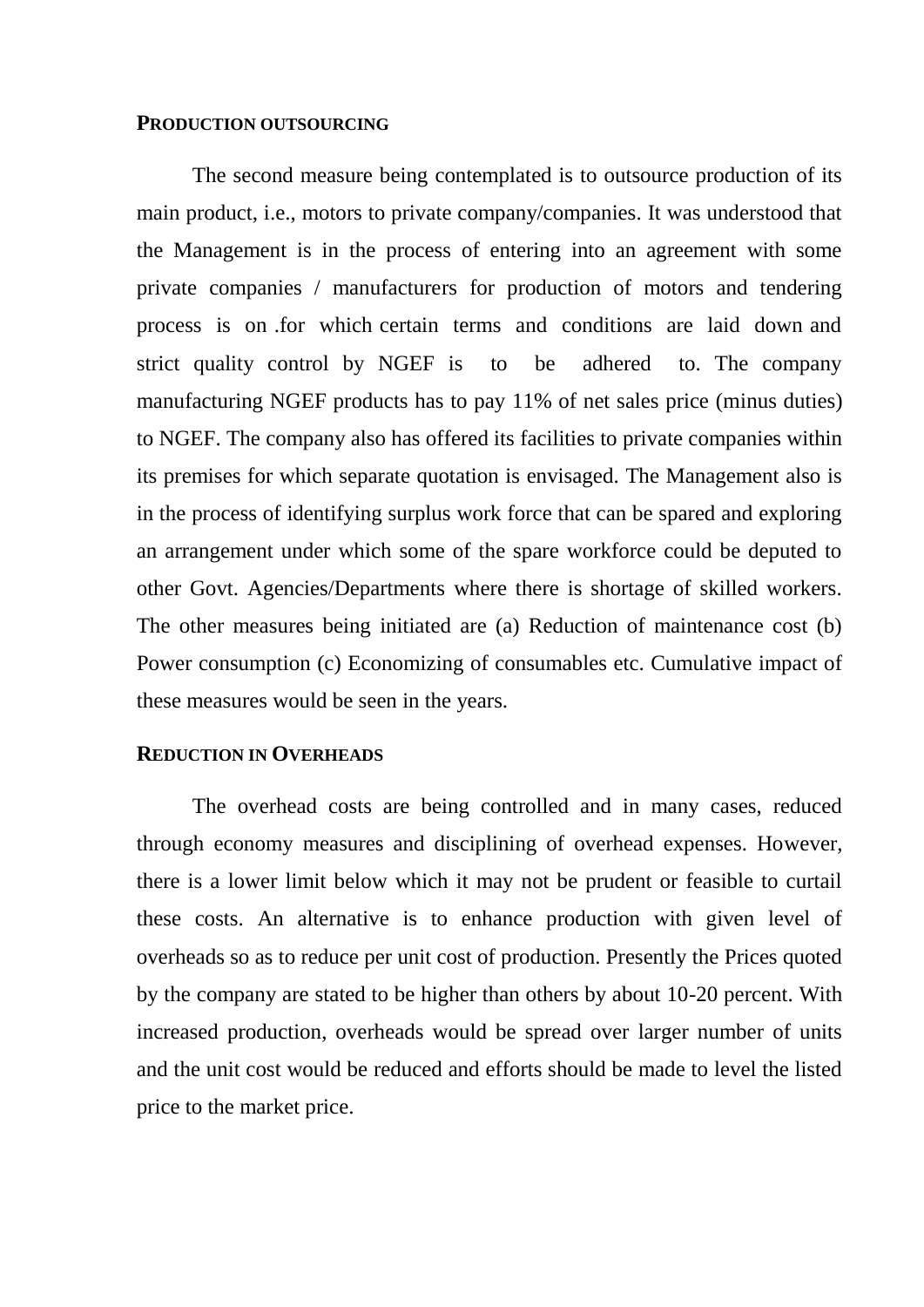#### **INVENTORIES**

A study of Inventories (raw material and semi-finished) to turnover shows that higher level of stocks are maintained (in some years around 40% of annual use). This would amount to carrying cost, besides risk of becoming obsolete if stored over a longer period. The concept of minimum stock should be followed, so that overhead in holding the stock is reduced.

# **MANPOWER PROFILE**

The Company's man power profile shows that average age is 44 years. As per information, 02 contracts, 06 casual and 17 security personnel were also working taking the total staff strength to 171.

About 75% of the man power is between age group 50-60 years of whom, about 19% are past 55 years. Of the workforce, less than 10% have professional qualifications (Diploma and Degrees in Engineering) while the remaining are skilled workers with long years of experience. Less than 10% are in Nontechnical category. It may be seen that there are no personnel below the age of 40 years. The skilled and highly skilled workforce is an asset but their age-group is not favorable to impart any Special software based training to put them to any Production that requires use of modern technology. Since there are no staff within 40 year age group, imparting any specialized training is not possible unless younger and more qualified personnel are recruited in place of elder workmen. This may attract tough resistance from them since there may be very few takers for any GOLDEN HANDSHAKE scheme if introduced. The company has an uphill task of balancing the staff to the best advantage of its business.

Business planning Vs Realization: A study of business planning and actual achievement indicates that there is wide gap between these two. It was observed that actual realization of revenue against projections had progressively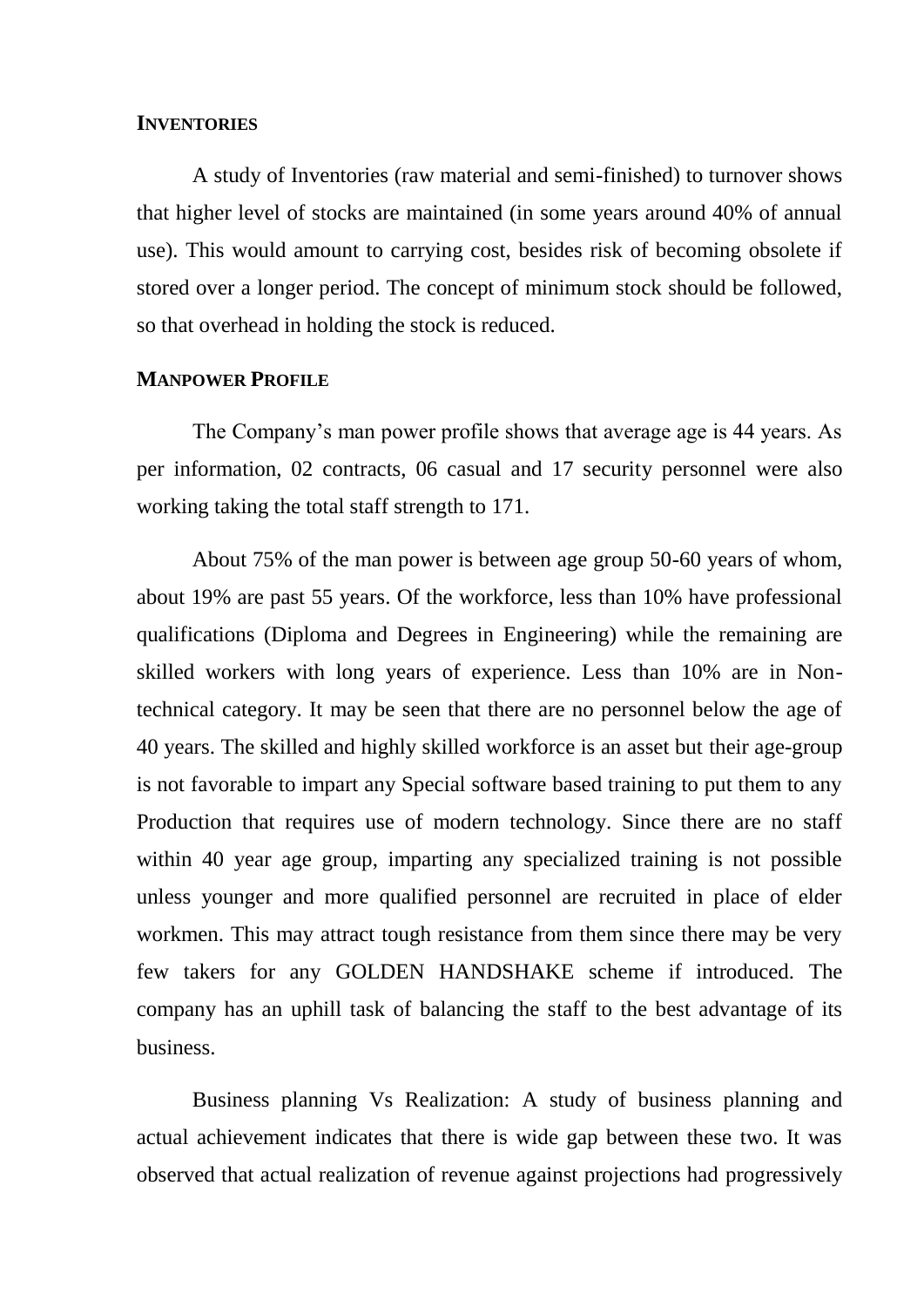declined during 2010-11, 2011-12 and 2012-13 but rose during the next year (2013-14) which again came down and this indicated fluctuating trends in working of the company. During 2014-15, the company has projected revenue of Rs 3200 lakhs but actual turnover was just little above Rs 10.50 Crores.

# **CURRENT RATIO**

The current ratio i.e. current assets to current liabilities are less than 2, which is normally not a good sign of solvency. Even though there is a significant improvement in the ratio in 2013-14, still the industrial average is not achieved as per banking norms. Ideally accepted ratio is 2:1 and lowers than 2 means that firm is moving towards insolvency i.e. firm does not have enough current assets to cover its current liability.

#### **LIQUIDITY RATIO**

This is another ratio which signifies meeting current liabilities with liquid assets. This ratio is showing downward trend in last three financial years which is not good for company. Ideal ratio accepted is 1:1 which means in order to meet current liability we need to have equivalent amount in liquid asset form. Current liabilities are more than Liquid assets and the company is not in a position to have sufficient assets in liquid form to clear of its current liabilities.

#### **EMPLOYEE EXPENSES**

This is one area which needs immediate attention. It is found that employees salary is gradually increasing from 2012-13 without corresponding increase in productivity and capacity utilization. It is also found that there is a spurt in the employee expenses when compared with the revenue from operation (turnover). Major part of the revenue from turnover is eaten away by employee cost and this has grown over the previous three years. There is a huge disconnect between productivity and employee cost.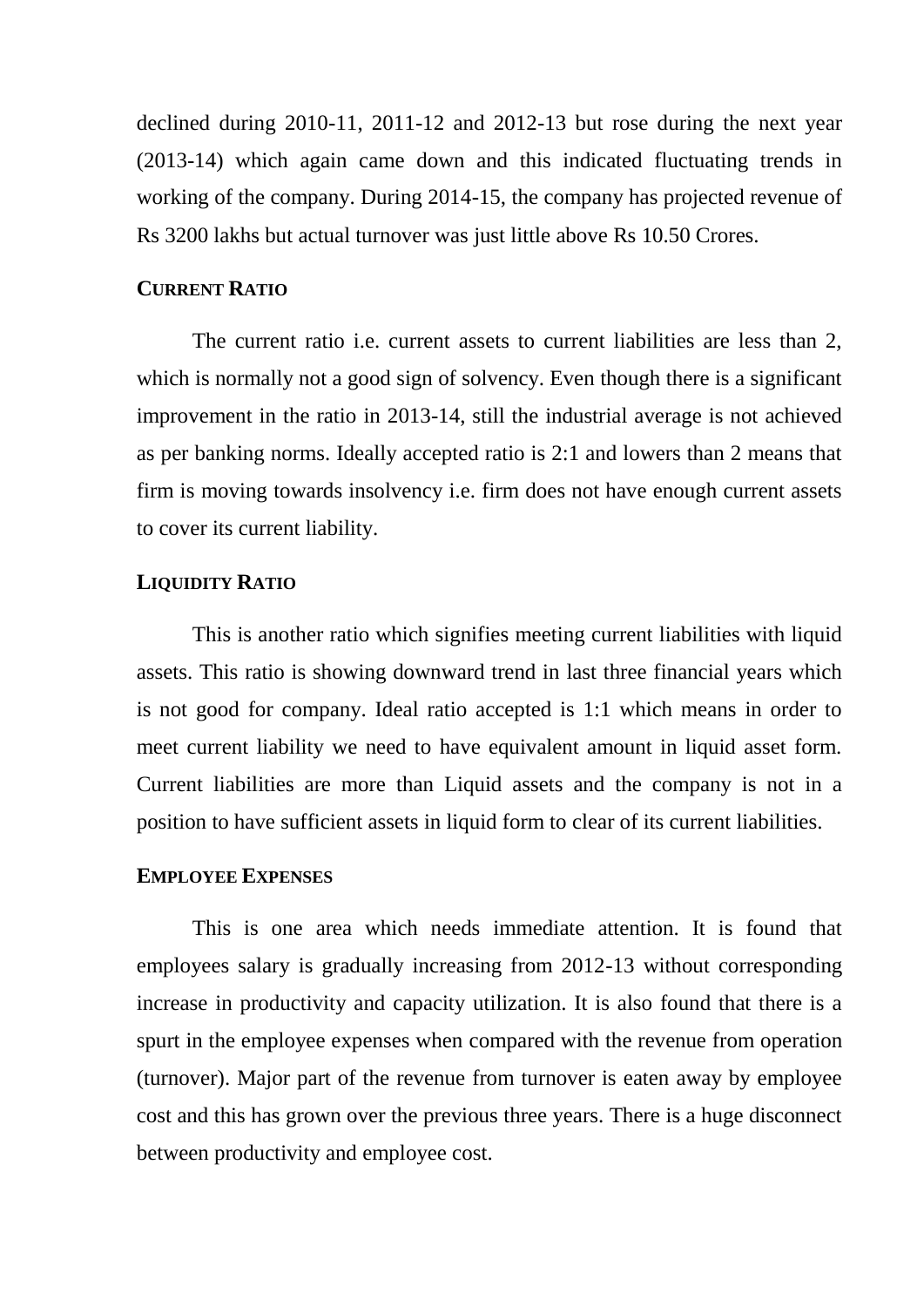#### **BORROWING COST**

There is increase in borrowing cost (interest payment) over last year's (except for 2012-13). Higher interest payment without sufficient operating revenue has resulted in deteriorating company performance. Borrowed funds should be used in a proper way to generate higher sales so that it covers the interest cost, in NGEF case this has not happened, borrowings has not contributed in revenue generation. Interest coverage ratio is negative as there is an operation loss in previous 4 years.

# **ASSET TURNOVER RATIO**

This ratio signifies how effectively assets are used in generating revenue from the business. Assets used are not contributing much to the revenue; it is due to assets being underutilized/unutilized to full extent. It is also found that most of the assets are obsolete and do not have proper maintenance

#### **INVENTORY TURNOVER**

This ratio signifies how fast inventory gets converted in to Sales (revenue generation). This ratio does not show a good picture as it is taking long time to get inventories converted in to sales. Absence of proper inventory management is resulting in this problem. Most of the raw materials are remaining in stores, there is significant high work-in-progress, and finished goods inventory which has resulted in low inventory turnover ratio.

#### **DEBTORS TURNOVER**

This ratio indicates the speed at which collections of debtors. Higher the ratio indicates that it takes lesser days to collect from the customers and lower ratio indicates that it takes more time to collect from customers. Here the ratio for last few years shows that the collections are not happening very fast. There is an increasing trend in receivables over the period of time and there is every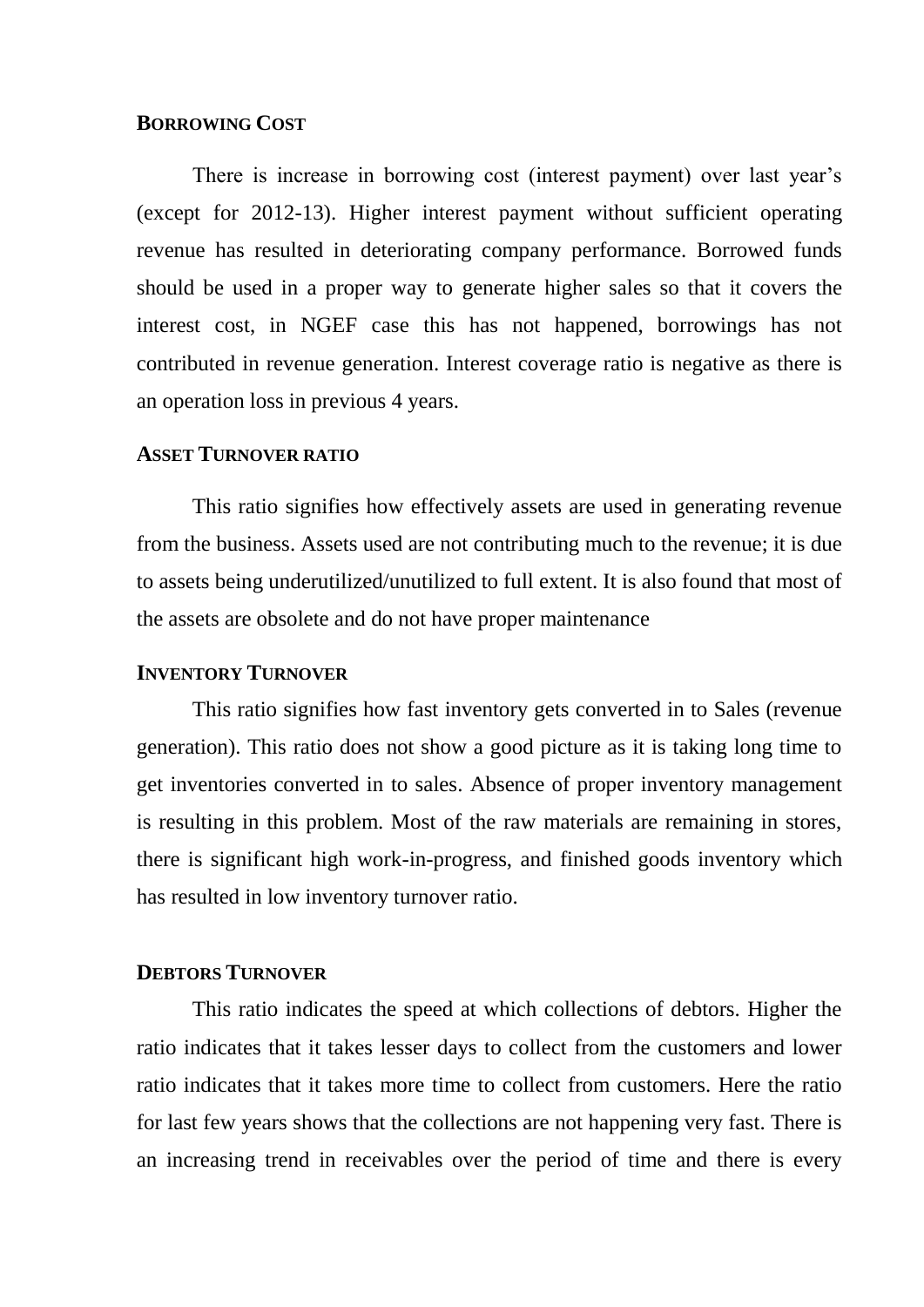chances that some of the debts may go as bad (irrecoverable in the coming years). During 2013-14, there were doubtful debts of Rs 56.60 lakhs and this may increase further if times actions is not taken for collection of outstanding amount from the customers.

#### **WORKING CAPITAL TURNOVER**

This ratio indicates firm's ability to generate sales per rupee of working capital. It can be seen from the chart, that the ratio is not significant, the sales are only 2.5 times the working capital and it was negative in 2012-13. The firm is not utilizing the working capital for generating sales; it is diverting the working capital to non-operating activities because of which the significant increase in working capital is not contributing to more sales.

# **MOTOR SALES**

There was a gradual decrease in motor sales over the period 2010-11, 2011-12, 2012-13 and there is significant change in the year 2013-14 during which the sales have increased compared to previous years. This is a positive sign and a strong case to indicate that honest and sincere efforts have been made to bring back the company in to a profit making unit. The increase in sale has also restored confidence in the minds of the agents and dealers who are now working towards getting more and more business.

#### **MEASURES FOR PERFORMANCE IMPROVEMENT**

In case of Motors, there is need to add a few new ranges as there demand for wide ranging types of motors. A market study indicated that different regions have different demands. The Company has a present designed capacity to produce motors with a cumulative capacity of 90,000 HP. But the actual utilization is around 40-45 % (or 40,000 HP) leaving a balance of around 50,000 HP of designed capacity unutilized. Interactions with the MD NGEF indicated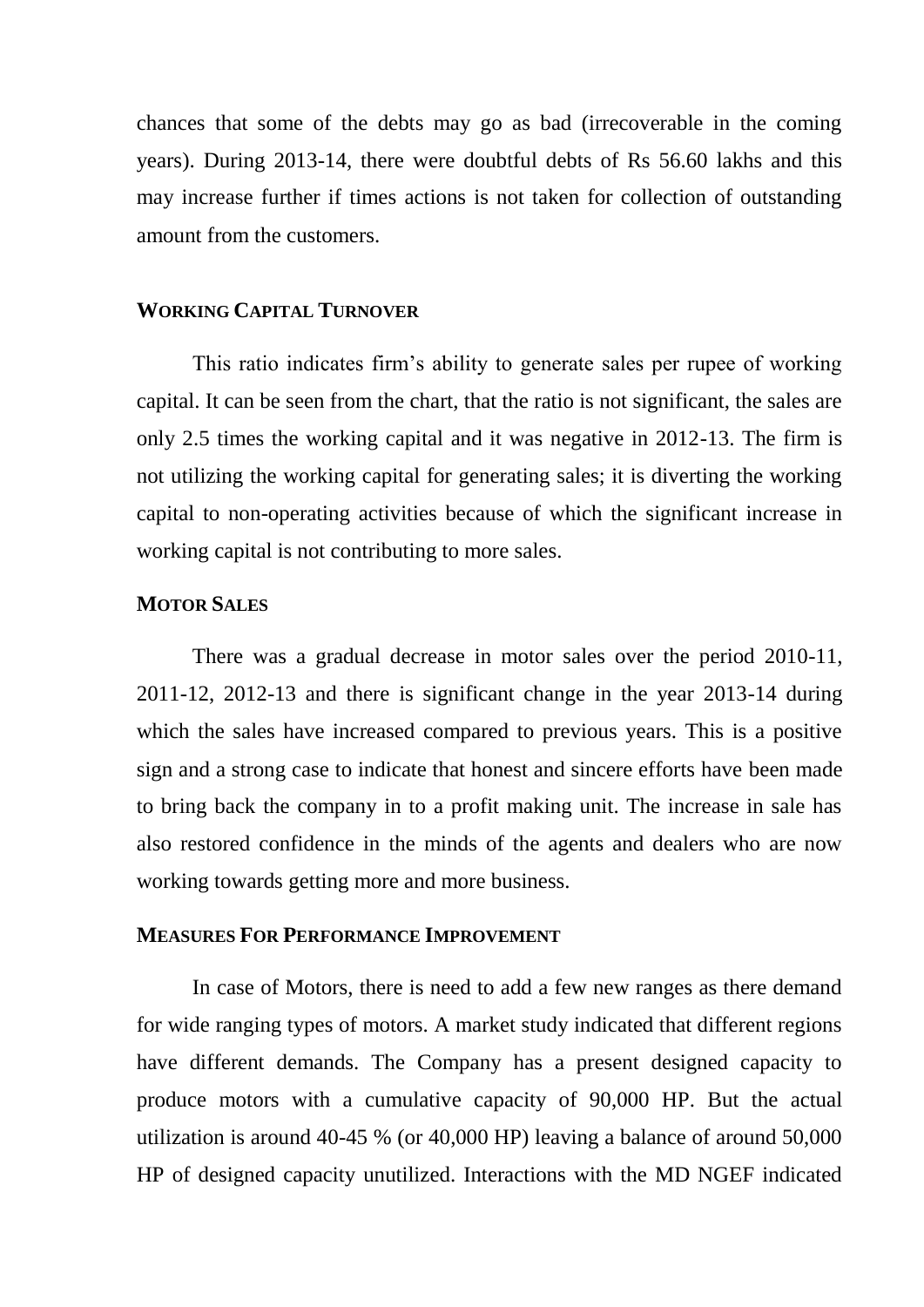that there is adequate work force on the rolls of the factory which is presently under-utilized due to various reasons. This idle capacity work-force can be used to reach 100% designed capacity level. However, there would be need to improve facilities/add to the present facility if this objective is to be fulfilled

#### **ENHANCING PRODUCTION CAPACITY OF MOTORS**

The Company has a present Designed capacity to produce motors with a cumulative capacity of 90,000 HP. But the actual utilization is around 40-45 % (or 40,000 HP) leaving a balance of around 50,000 HP of designed capacity unutilized. Hitherto the company is manufacturing G-1 types of motors for which there is huge competition particularly in pricing and discounts. There is scope to go for G-2 and G-3 ranges where the competition is comparatively less since limited number of companies are in this business. This of course, requires availability of plant and machinery besides finance to meet working capital requirement..

The Hubballi unit was mainly considered as an assembling unit and took us producing G-1 group motors with 0.25HP to 15HP ranges and Bangalore unit was producing higher ranges. Consequent on closure of main unit, production of higher ranges was topped and Hubballi unit which was to produce earlier ranges took up motor production up to 30 and subsequently 40 HPs. Due inadequate facilities, production of higher ranges is not being done.

A request by NGEF Hubballi for transfer of available plant and machinery from Bangalore to Hubballi is presently pending with official liquidator (it was understood that almost all machinery has been disposed off) The GOK may consider this request and take a favorable decision in this matter so that additional plant and machinery are available at Hubballi. Simultaneously, it is also necessary make an assessment of need for replacement of some of the older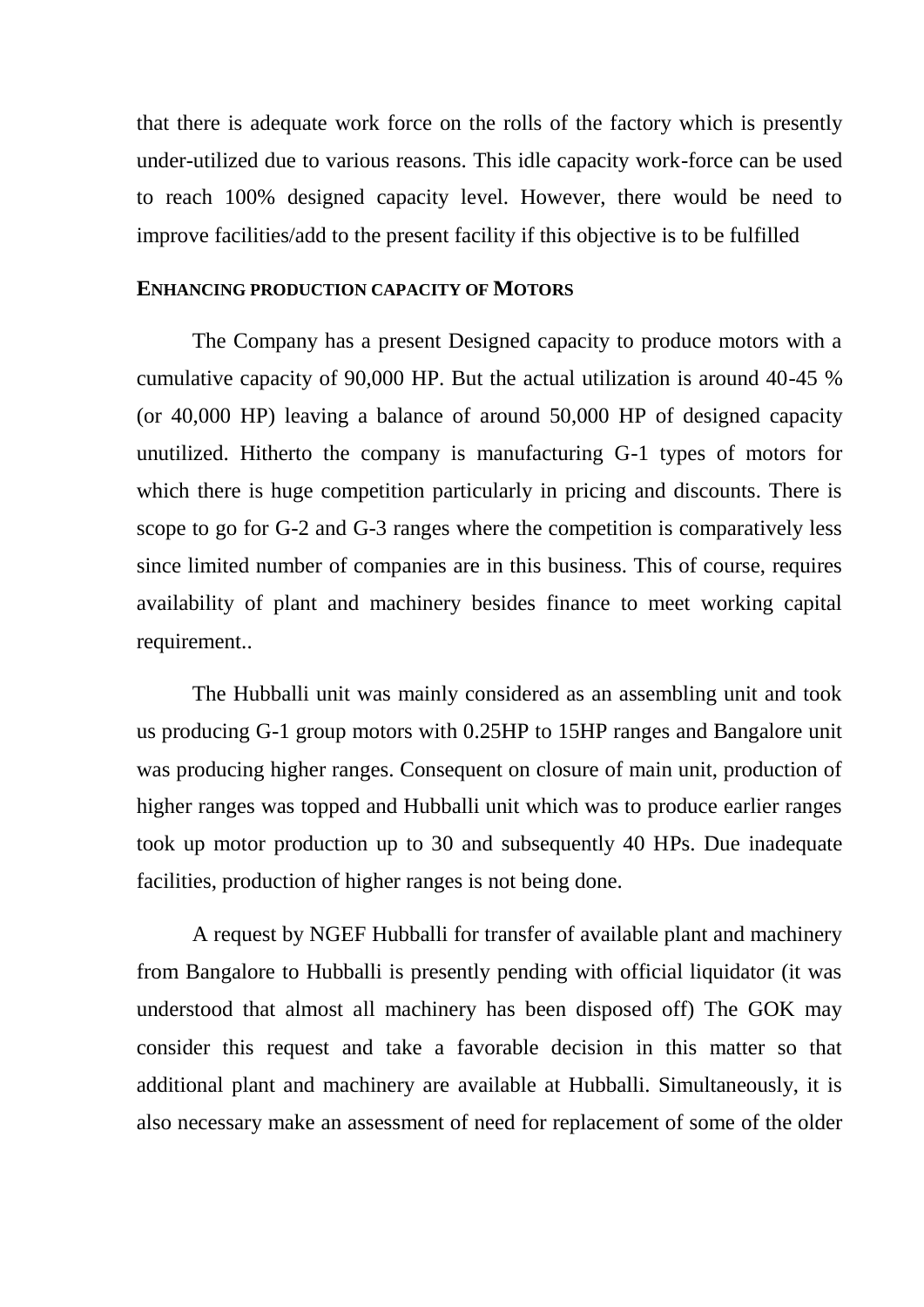machines/facilities with new and improved versions so as to meet quality and quantity requirements of motors production section.

# **DESIGN MODIFICATION**

Castings in particular are produced with multi core patterns which are complicated to produce. Hence casting suppliers are reluctant to give priority to supplies which are low yielding causing less return. This results in improper and delayed supplies, ultimately resulting in lower productivity. Casting Suppliers consistently advising to have twin core patterns due to which yields are good and supplies can be uninterrupted. b) Alternatively switching over to aluminum bodies and end covers which results in productivity and gives aesthetic look. c) Change/Improvement in painting process is needed by modernizing entire painting process. For the above activities the approach by hiring services of specialized external experts (who are to be located) in the field is needed. Inplant production of shafts and rotor cores should be almost stopped. Dropping in winding and making stator core to be entirely outsourced. The existing internal infrastructure for above activities should be sparingly used wherever too many specialties are required to be met. Winding and stator, assembly, testing, painting and packing are the only activities NGEF is needed to be performed. By outsourcing all other activities as mentioned above at the component and subassembly levels, the problems due to old machineries and frequent maintenance can be overcome. All these activities reduce the cycle time of the production; increase the productivity there-by enabling NGEF to meet market demand at lower cost which helps NGEF Hubballi Ltd to regain its market share which is already lost, to meet these requirements along with G-1 range motors, NGEF has to start producing G-2 & G-3 range motors. As early as 1999-2000 line viability was drawn by a project team of NGEF Bangalore for the possibility of developing the in plant and external infrastructure locally available for the production of G-2 range motors, restricting the number of motors to be produced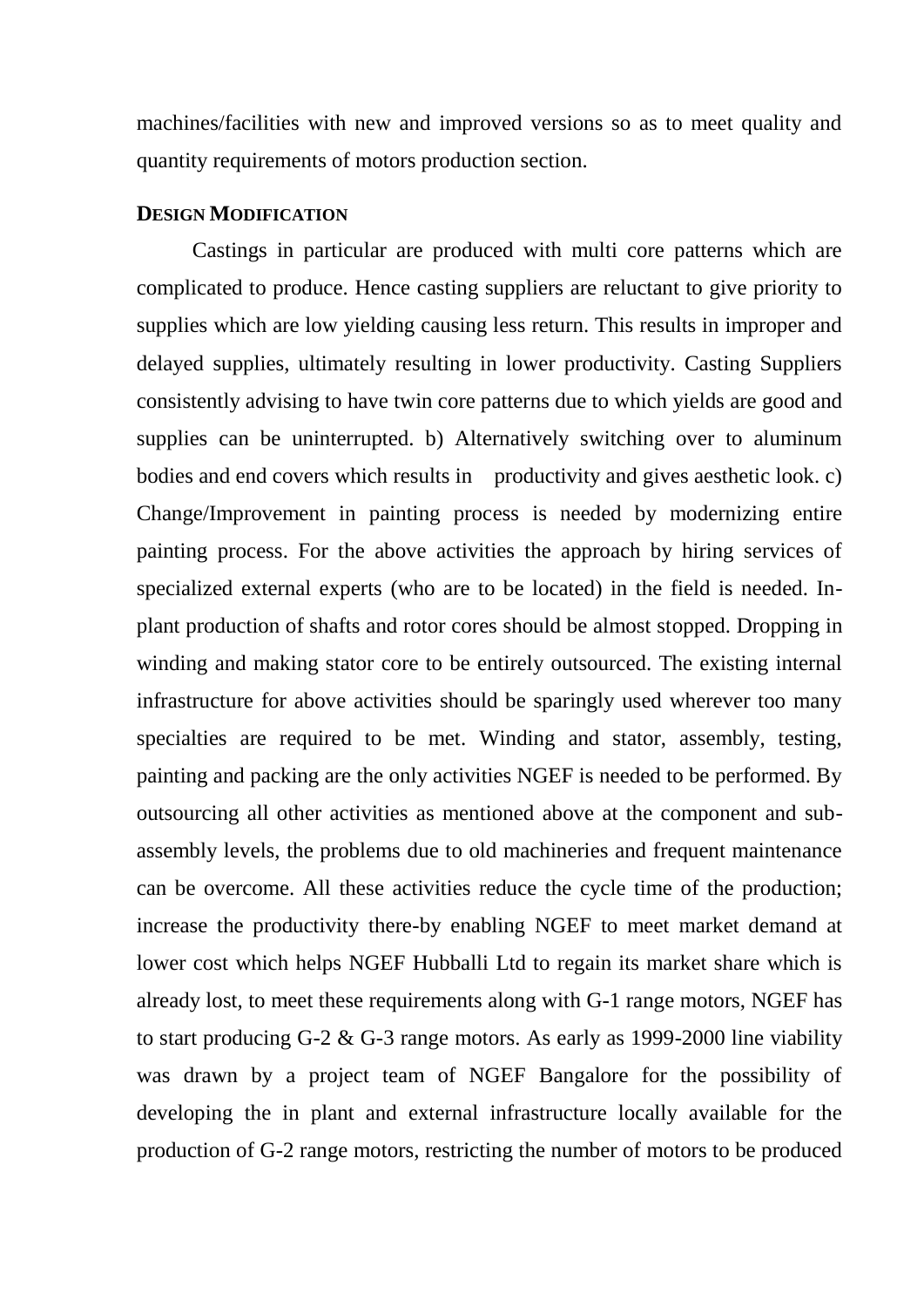to 4000, though the demand was 8000 at that range. The remaining 4000 were retained for NGEF Bangalore. In the process design data for G-2 range were collected from NGEF Bangalore and launching of production of G-2 motors was taken up, targeting around 1500 to 2000 motors for production in the beginning. However, since NGEF Bangalore is liquidated the entire range of 8000 motors in G-2 range is open for development at Hubballi. The viability was drawn considering the spare capacity available on some of the existing machineries available in plant which are meant for G-1 range of production, requirement of additional new machineries and local external infrastructure. This viability was drawn as long back as 15 years, when the plant and machineries had already outlived their lives. However, since the market has dropped for G-1 range of motors and due to increase in demand for G-2 & G-3 range motors in Northern and Eastern Region, restricting the production of G-1 range of motors further development of G-3 range motors along with partially developed G-2 range motors has to be taken up for which a detailed market survey has to be made. Based on the survey a detailed project report has to be prepared considering, New plant, Machinery and Equipments, Man Power etc.

#### **DIVERSIFICATION**

The Company is in the process of finding alternative lines of production/ servicing in addition to motor manufacture which has now become a highly competitive proposition due to entry of a number of private players. This new step is most desirable since the present day market dynamics are quite complex and one has to be constantly on the lookout of newer areas that have emerging markets. Over the years, NGEF has made good name in market and established its credibility as manufacturer of best quality motors and bringing any new product in the name of NGEF should not be difficult for the company. The Company has conducted a Feasibility study of production of Transformers to cater to the emerging needs of power sector. The proposal aims at production of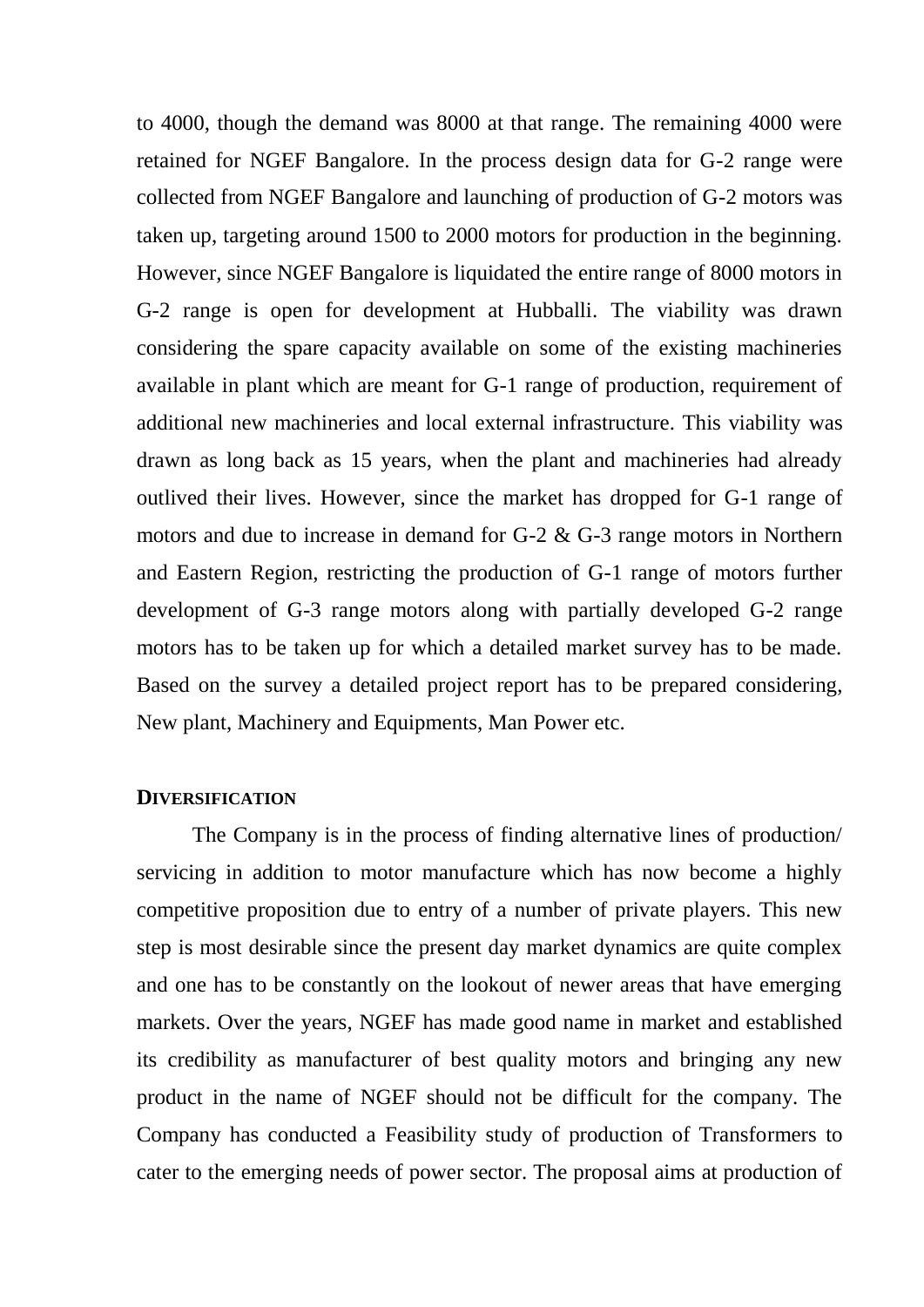transformers to add to its revenue/income The cost of the project is estimated at Rs 100.00 Crores for both phases including land value and value of plant and machinery (presently at Bangalore unit) to be entirely funded by Government of Karnataka. In the first phase, transformers up to 1600 KVA are proposed and in second phase higher capacity transformers. Major market for the products are Electricity Boards, Private sector users, Housing colonies, Agriculture users and other small scale users. The proposed project is expected to provide employment to good number of young professional and skilled personnel and more importantly, this would help NGEF overcome present precarious condition. While this proposal deserves to be considered, there is need to carry out a Detailed Project Report preparation exercise with details on technical, financial, economic, marketing and legal aspects. As per NGEF estimates, in Karnataka itself, the demand for Transformers is estimated at around 100,000 units by various ESCOMs over a period of time. This itself provides opportunity for the company to take up transformer production. This of course, calls for fulfillment of the following conditions. Firm commitment by ESCOMs to place orders for the supply of transformers to NGEF with time-line supported by payment of some advance (i) Addition of facilities for transformer production in terms of machinery and skilled and trained man power. It was understood that the ESCOMs have agreed to advance to the extent of 90% of the price. As such, the company does not have to borrow on interest. The NGEF will have to estimate both of these two with likely phases; (ii) If the NGEF proposes to outsource production of any part/substantial part of transformers to any single or number of private agencies, there would be need to have an agreement between the two with legal provisions to safeguard the interests of both parties;(iii)The NGEF has strength of 139 technical and non-technical man powers which are under-utilized at present. The Company has to take up a staff restructuring programme including skill up gradation through some structured training programmes.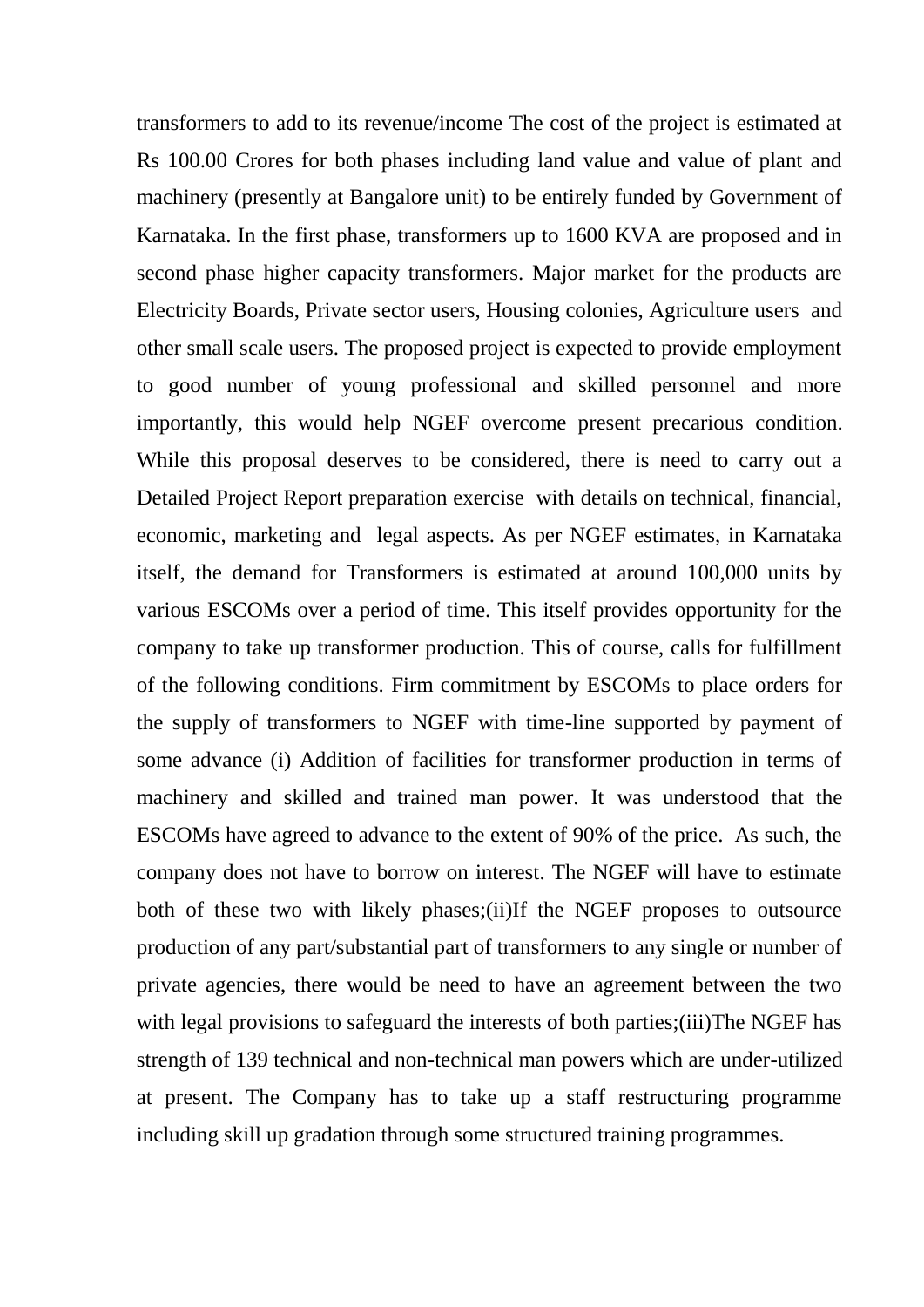#### **STREAMLINING REPAIRS/SERVICING**

Presently NGEF is engaged in carrying out repairs to transformers for HESCOM and other ESCOMs may also avail such service in future. The company has been earning some small income from this service and at the same time, the under-utilized workforce is being used for this purpose. Even though this service may not yield big income, the proposition is welcome due to the fact that unproductive cost on wages/remuneration is being avoided for earning small sums of moneys. The company should focus on this activity and pursue on a more commercial line so that eventually, it can provide wide ranging repairservicing facility. The company has to add to infrastructure/plant and machinery to meet the demand. Since there is huge gap between planned production and actual production, the Management has to think seriously as to how to cope up with this difference and how best the skilled man power could be deployed for productive purpose. There is need to focus on finding ways and means of utilizing the idle capacity. The changing market demand and competitive environment is key factor which if not considered would lead to a situation of perpetual losses.

#### **MANUFACTURE OF TRANSFORMERS**

The Company has taken up transformer repairs during financial year 2013-14 from HESCOM, along with the production of motors in the existing plant and intends to have its own separate distribution transformers manufacturing unit. A pre-feasibility report prepared by the company proposes to diversify it's by adding a high income and employment generation activity. Keeping in view the requirement of plant machinery and equipments for taking up additional product line vis  $-a$  –vis available stock of machinery and their utility levels, the company has plans to outsource the manufacture to few local industries.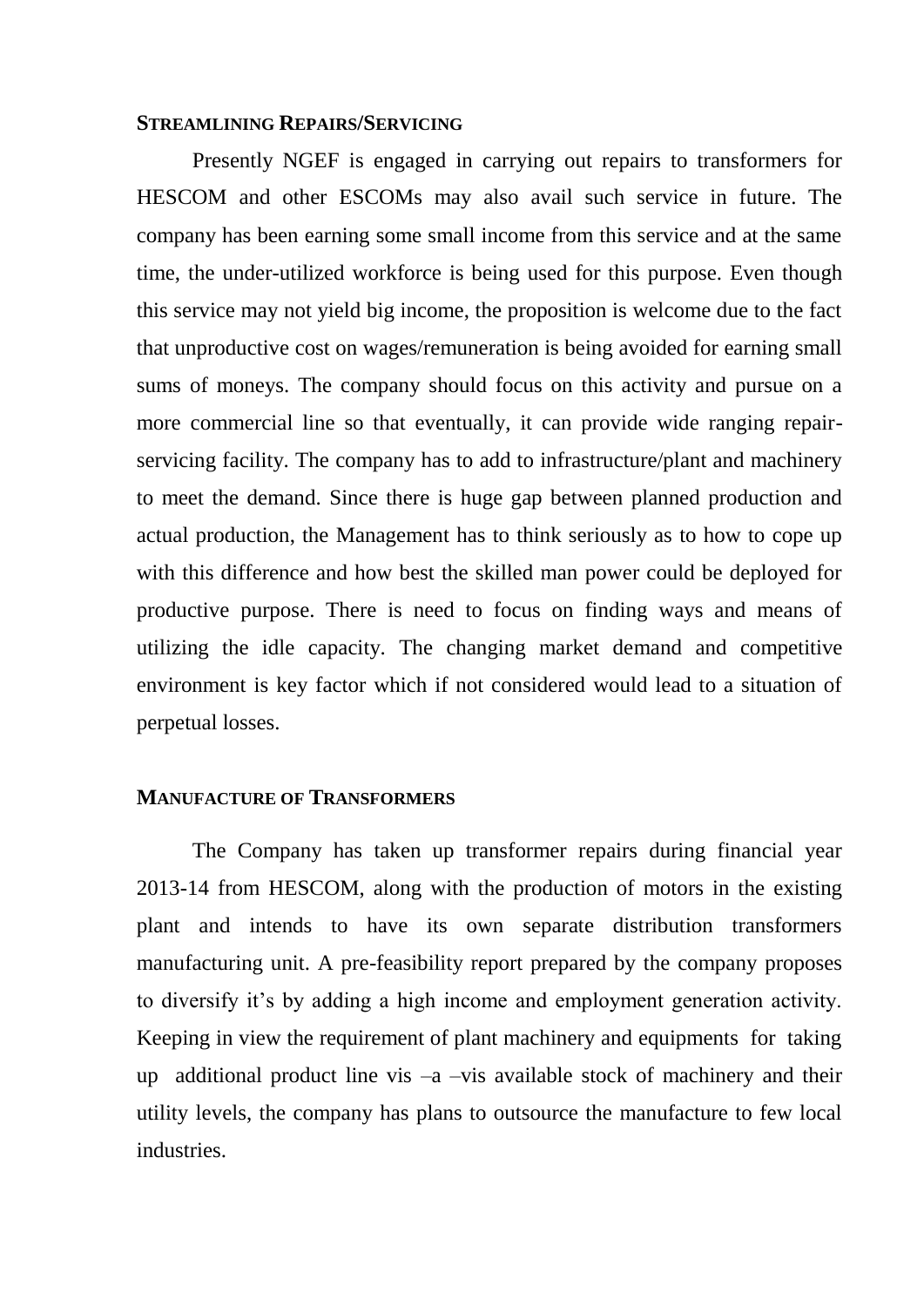#### **HUMAN RESOURCES**

The company has on its pay roll, 139 staff comprising technically qualified (2 Degree and 15 Diploma holders) and highly skilled workers with long years of experience. In addition there are 12 support staff in Sales, Marketing, Administration and Accounts departments. In addition as many as 27 contractual and casual workforces also are also working in the factory. Availability technically trained and skilled manpower augurs well for the company's plan to accept challenges of changing marketing scenario, since manpower availability has many advantages. Thus, about 90% of the staff has one or other technical qualification and skill coupled with experience on the job. To be able to implement revival plan, it is necessary to go for man-power planning for the next five-seven years when over 50% of the skilled staff would superannuate from the services. If the Management is unable to utilize the services of any of the skilled/semi-skilled workforce, it is desirable that a mutually-agreed and acceptable Golden Handshake scheme may be thought of under which willing workers are covered under Voluntary Retirement Scheme. Since the company is hard-pressed of resources, any additional financial burden at this stage could put additional stress on financial status of the company. Hence, an amicable settlement between the willing workforce for VRS on the mode and method of payment of VRS compensation to them will be necessary. There are a number of alternatives available for their compensation, such as: Payment of compensation for the remaining period of their service using certain formulae

# **CONCLUSIONS**

The Company which was in limelight has slid into a difficult position owing to a number of internal and external factors. It has earned respectable goodwill over the years for its high quality standards but entry of a number of private players into motor business has resulted in limited scope. The company's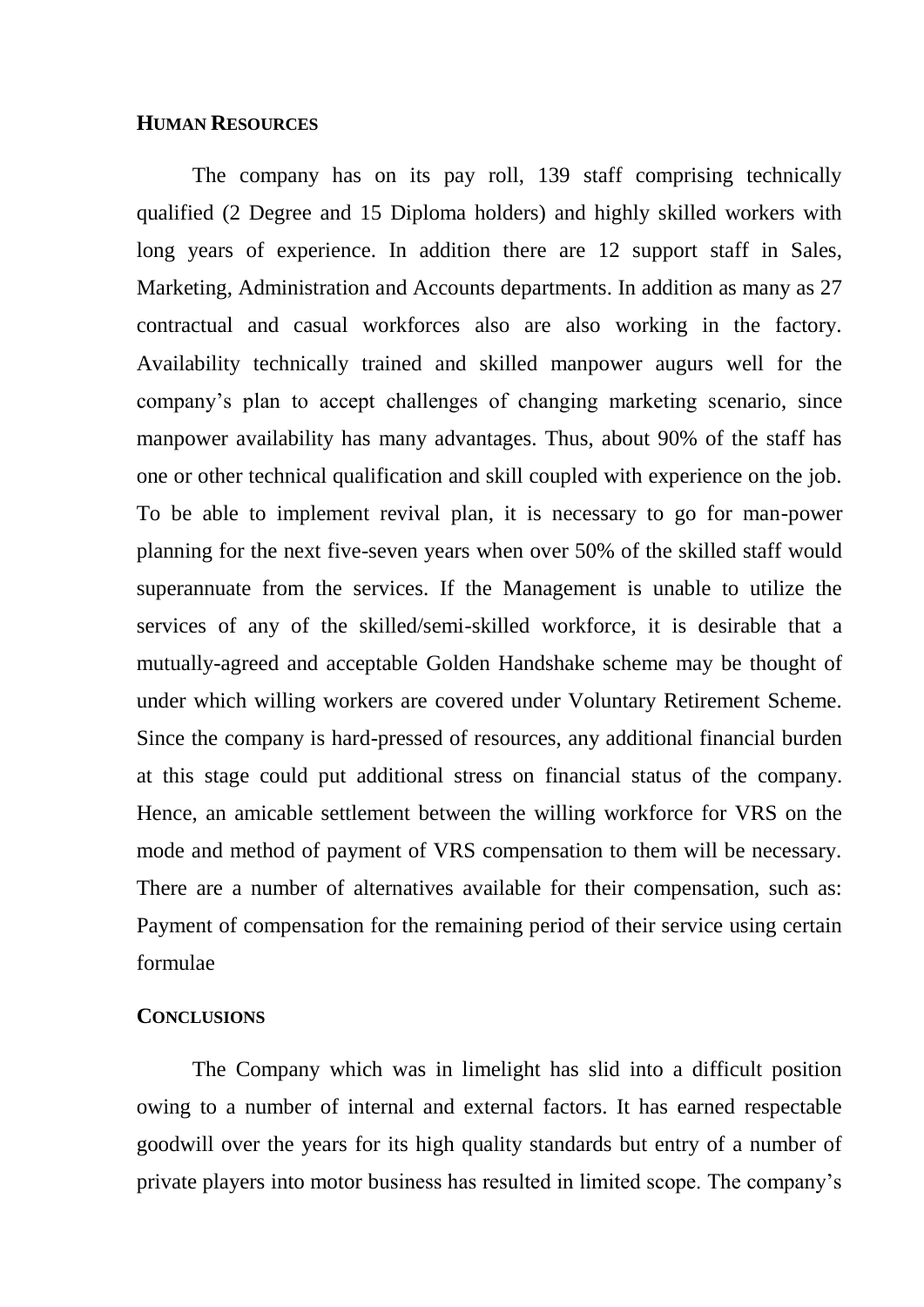market share has been going down in major markets i.e. Eastern and Northern regions, mainly for its inability to meet changing market demand and price disadvantage in comparison with private suppliers; NGEF is not in a position to meet demand for G-2 and G-3 ranges from major markets leading to declining business in these regions; Non-availability of improved and modern machinery has restricted scope for the company to cope up with changing market demand; Comparatively higher overhead (disproportionate to production level) has been pushing the company in loss; Due to inherent limitations, the company has not been able to fulfill its commitment even for the G-1 ranges; Dealers in NGEF products are highly appreciative of the Quality of products but are not happy with the company's lukewarm and slow response to the changing needs The dealers feel that the company lacks good marketing strategy which has given an opportunity to rivals/competitors an upper hand; In spite of several weaknesses, there is still high respect for NGEF and its products and Dealers and Regional in charges strongly suggest revival of the company ;

#### **RECOMMENDATIONS**

There is need to take immediate steps for its revival through series of measures such as (i) Enhance infrastructure/plant machinery and equipments to produce higher ranges, in required numbers to meet the changing demand.(ii) Add new product lines like transformer manufacture since there is huge demand for them. Tap markets within the state and outside (with electricity Companies and other bulk users. Consider appealing GOK to take a policy decision under which all the government Department and undertaking should be advised to use NGEF products instead of buying from open markets under Tendering system. Consider appealing GOK to consider waiving duties and taxes in order to reduce the cost of production; (for a fixed period of say 3-5 years till the company reaches a viable status and stands on its own) iii) Take aggressive marketing through a young team of field force. In addition, provide motivation to the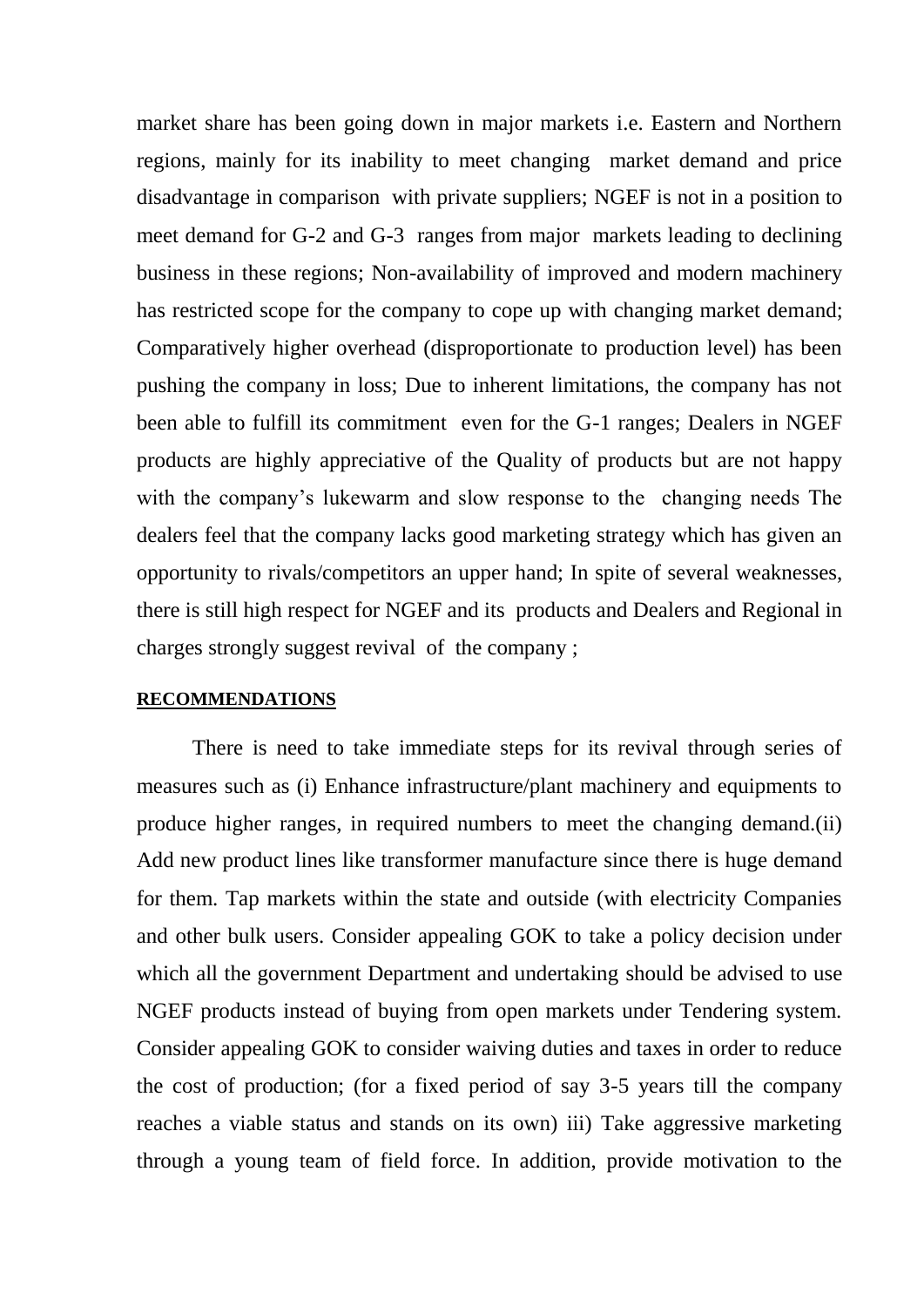dealers, in monetary and non-monetary terms to cope up with competitors iv) Consider outsourcing in some activities since the present facilities are not adequate to augment motor production/transformer manufacture Formulate a plan for reduction of surplus workforce through Golden Handshake or deputation to other GOK agencies/departments where there need for such workforce. Increase employee skills and productivity through training and exposures. Introduce cost/management accounting and cost control system in addition to the present MIS, to facilitate close monitoring of the performance of the company and taking corrective steps;

The GOK should consider positioning a Chief Executive (MD) for a minimum period of 3 years in order the incumbent is able to bring back the company to sustainability level.

# **IMPROVING FINANCIAL HEALTH**

A clear cut Costing system should be put in place. The present system of costing is lacking with lot of shortcomings. There is an immediate need to engage a cost consultant to design the costing system and to revisit the entire costing policy. It is recommended to have a strong inventory policy focusing on ordering, issuing and managing the stocks. Presently there is no systematic inventory policy and there is no proper ordering policy as well existing. Even though ERP system is introduced, most of the people who are working at stores are not familiar with working and usage of ERP system. Computation of Cost of product is not significant and there is no base on which standards are fixed. There is no proper cost sheet maintained and no one is aware of on what basis the standards are fixed. This is resulting in high cost and there is urgent need to address this issue and see to it that proper cost data are gathered and used to arrive at cost of production. As per the feedback of the dealers and also our interaction with them, it is clear that NGEF brand is still prevalent in market and there are lots of customers who still prefer to buy NGEF motors in high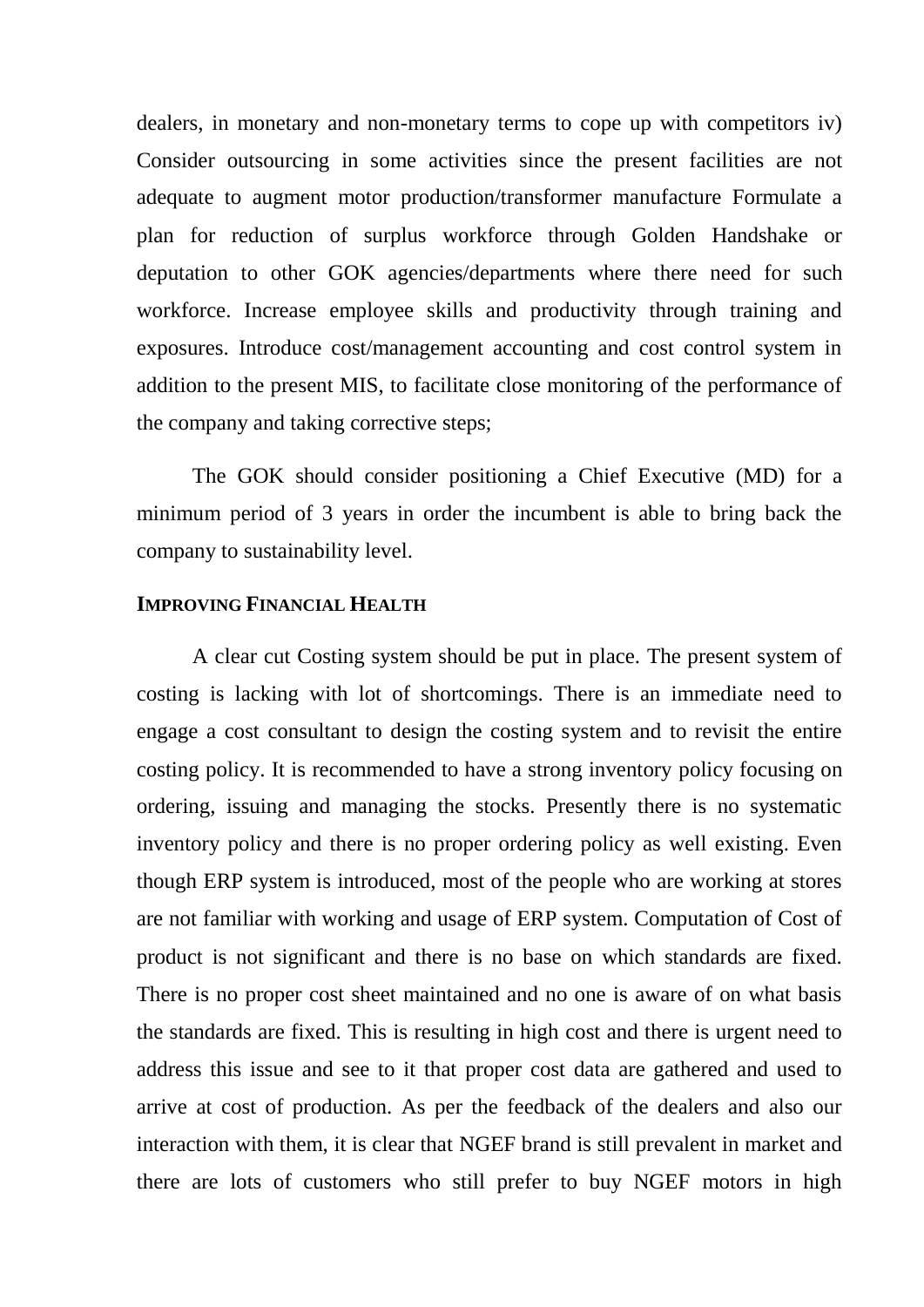numbers. There is lot of demand but, there is huge supply shortfall which is resulting in not catering to market demand. As we can see that the capacity is not getting utilized fully, the company should work towards, better capacity utilization and should target to achieve at least 80% (from present 50%) and see that it caters to the market demand. Replacing of old machine with sophisticated and better technology machine and having a proper maintenance policy of existing machine. It is found that the machines used are not contributing to high sales, the reason being because of obsolescence and poor maintenance. The firm should bring an effective machine management policy and address this issue on top priority.MIS (Management Information system) reporting system should be developed in a robust manner. The firm should have a strong MIS reporting introduced and all the critical and important data should be shared on timely basis (daily/weekly/monthly etc) to the management for taking further decisions. Better unitization of human resources. The firm should work towards motivating these employees in using their rich experience in increasing efficiency and productivity to greater extent. Dealers have complained on the poor packing conditions under which motors are dispatched and this needs to be taken care. A cost effective packing system should be introduced to make sure that there is no sever damage caused to the motors while in transit and at point of unloading. The company should seek financial assistance from the GOK to (i) provide some short term financial assistance to tide over debt and meet working capital(around Rs 10.00 Crores and (ii) provide funds for Transformer manufacture (estimated at Rs 15.00 Crores to meet plant and machinery requirement only.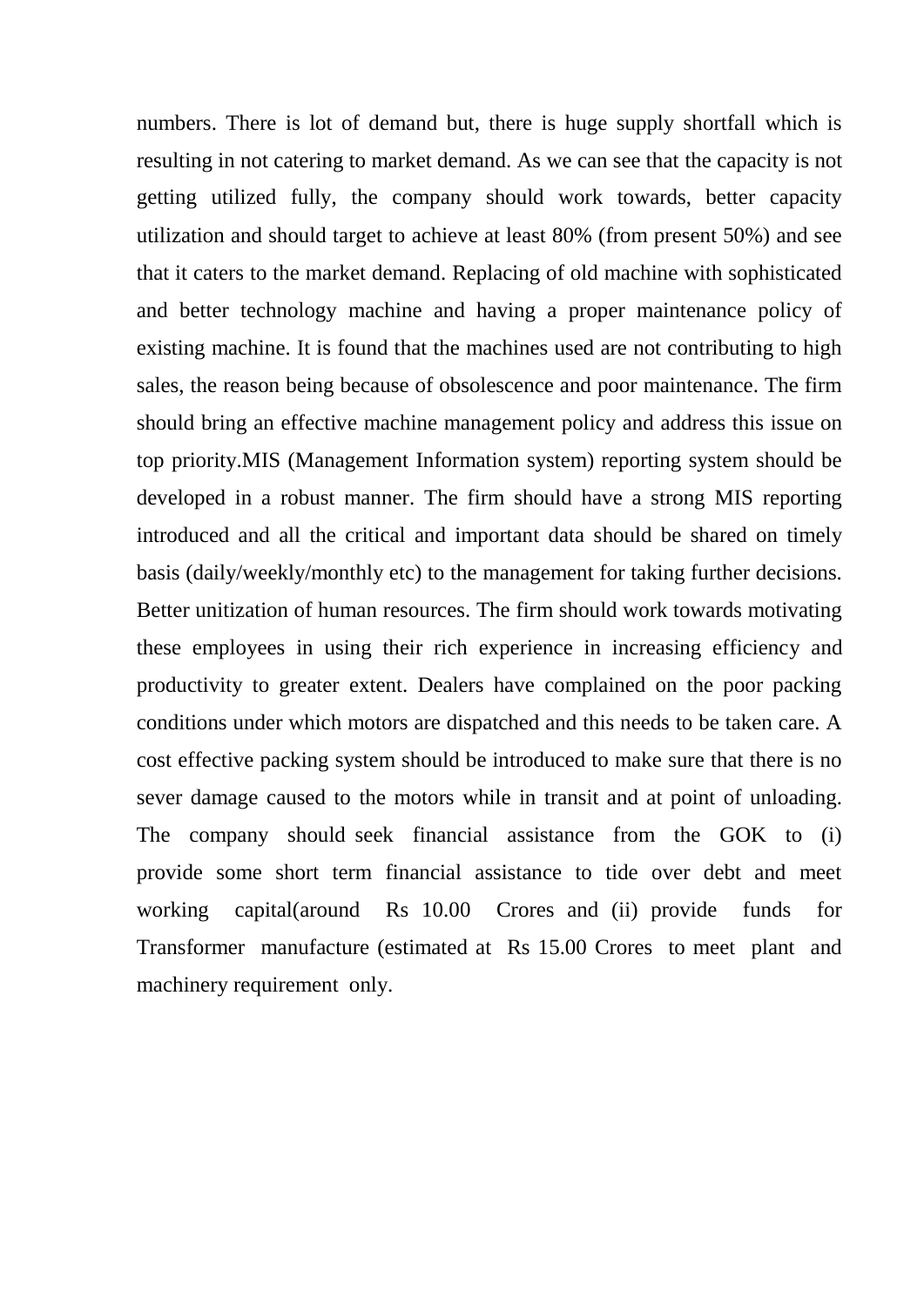# **Conclusions and Recommendations**

# **Conclusions**

- $\checkmark$  The Company which was in limelight has slid into a difficult position owing to a number of internal and external factors;
- $\checkmark$  It has earned respectable goodwill over the years for its high quality standards but entry of a number of private players into motor business has resulted in limited scope;
- $\checkmark$  The company's market share has been going down in major markets i.e. Eastern and Northern regions, as reflected in the annual sales, mainly for its inability to meet changing market demand & price disadvantage in comparison with private suppliers;
- $\checkmark$  NGEF is not in a position to meet demand for G-2 and G-3 ranges from major markets leading to declining business in these regions;
- $\checkmark$  Non-availability of improved and modern machinery has restricted scope for the company to cope up with changing market demand;
- $\checkmark$  Comparatively higher overhead (disproportionate to production level) has been pushing the company in loss;
- $\checkmark$  Due to inherent limitations, the company has not been able to fulfil its commitment even for the G-1 ranges;
- $\checkmark$  Dealers in NGEF products are highly appreciative of the Quality of products but are not happy with the company's lukewarm and slow response to the changing needs;
- $\checkmark$  The dealers feel that the company lacks good marketing strategy which has given an opportunity to rivals/competitors an upper hand; The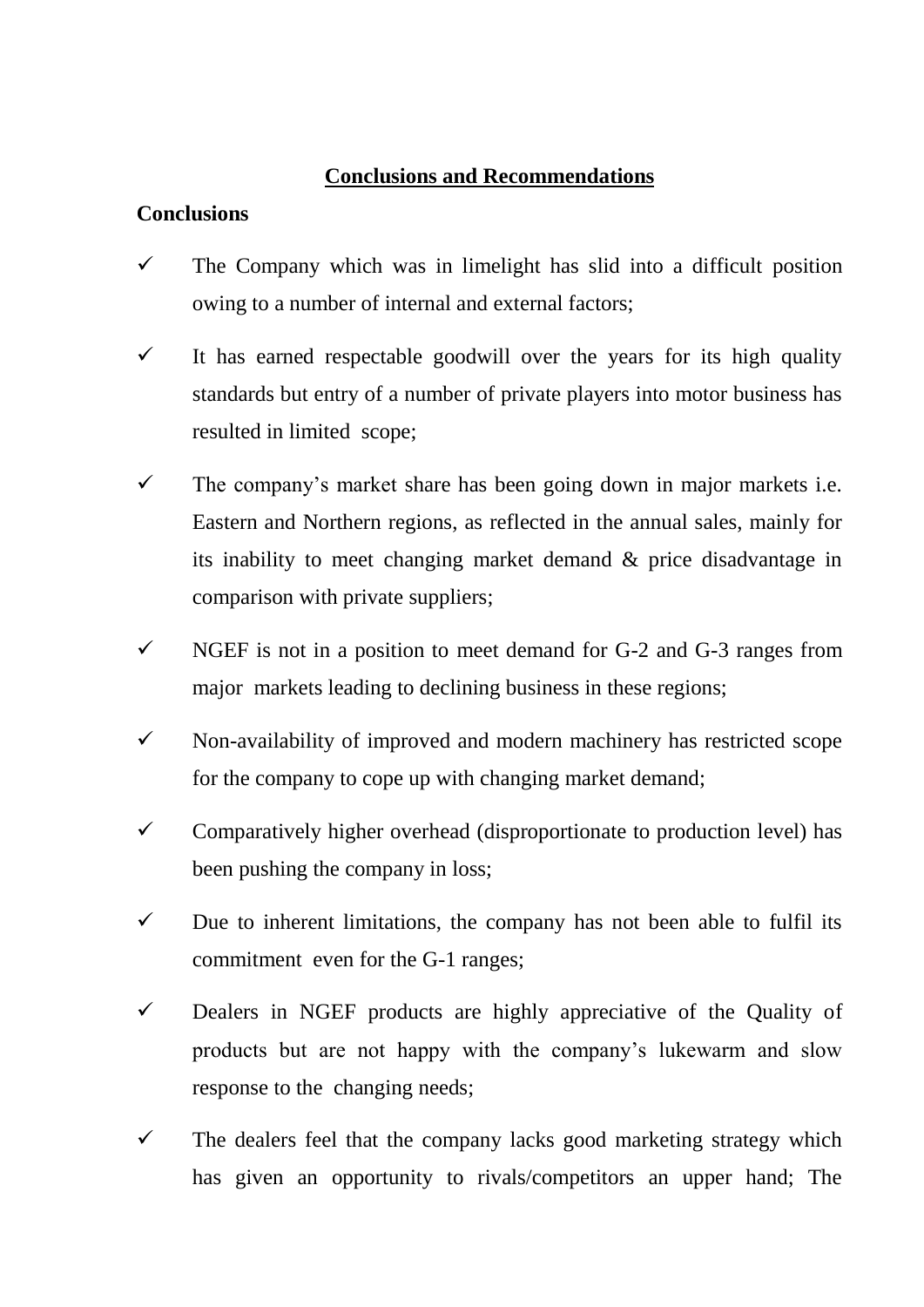Company has no presence in terms of service centres to attend to repairs/after sale services. Its Regional Officers have to face queries /comments from dealers;

 $\checkmark$  In spite of several weaknesses, there is still high respect for NGEF and its products and Dealers and Regional in charges strongly suggest revival of the company;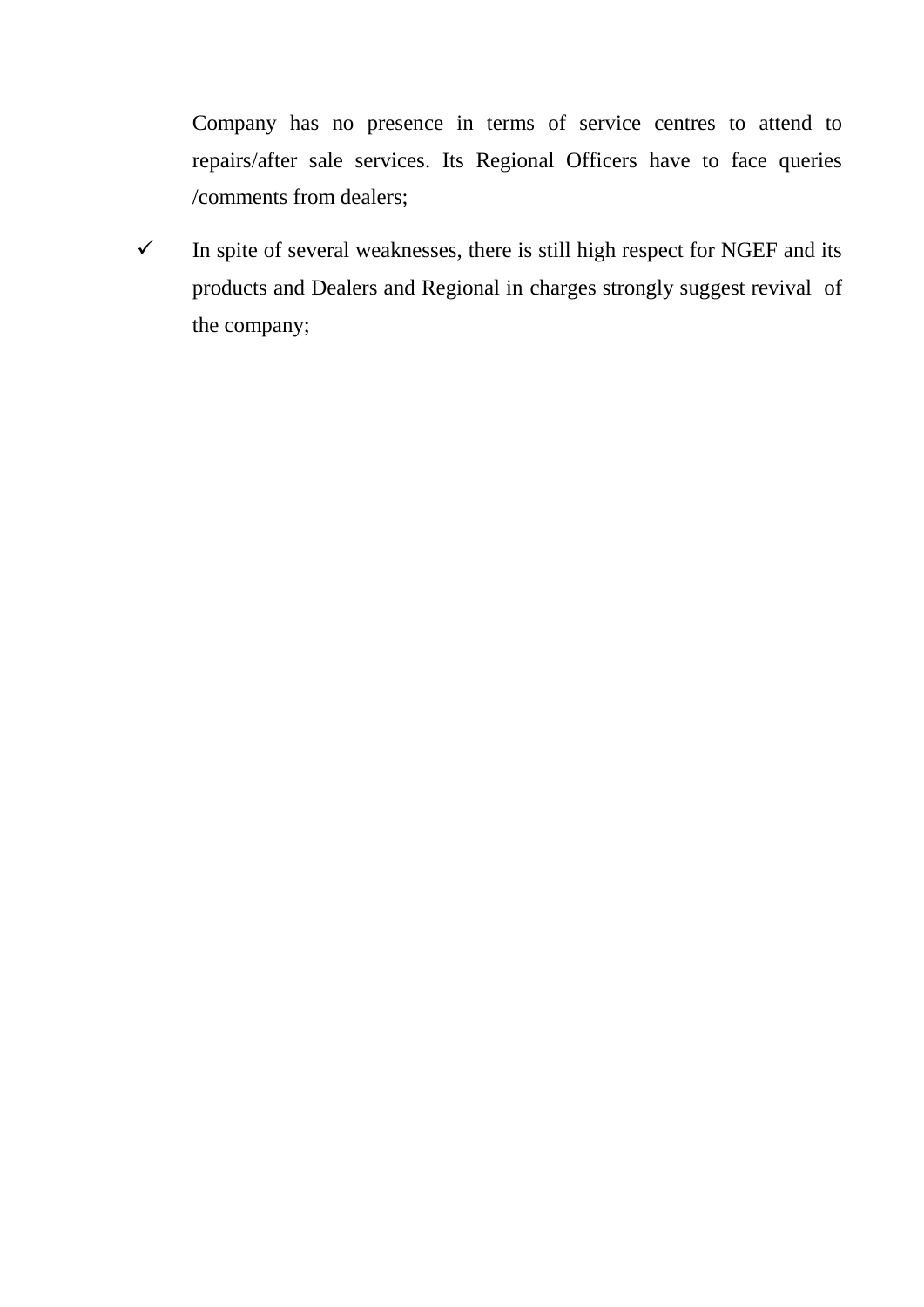# **Recommendations**

# **Short Term**

There is need to take immediate steps for its revival through series of measures such as:

- (i) Enhance infrastructure/plant machinery and equipments to produce higher ranges in required numbers to meet the changing demand.
	- $\checkmark$  Slowly the machineries are to be modernized even for manufacturing G2 and G3 motors and designed capacity to be fully used for improving the financial status of the company. Before liquidating Bangalore unit of the Company, the machineries should have been shifted to Hubballi.
- (ii) Add new product lines like transformer manufacture since there is huge demand for them. Tap markets within the state and outside (with electricity supply Companies and other bulk users). Provide financial support for this purpose.
	- $\checkmark$  Carry out a detailed market demand study for transformers to assess the annual requirement before taking up transformer business.
	- $\checkmark$  Consider appealing GOK to take a policy decision under which all the government Departments and undertakings are advised to use NGEF products instead of buying from open markets under Tendering system subject to quality priority.
	- $\checkmark$  Consider appealing GOK to consider waiving duties and taxes in order to reduce the cost of production; (for a fixed period of say 3-5 years till the company reaches a viable status and stands on its own.)
- (iii) Take aggressive marketing through a young team of field force. In addition, provide motivation to the dealers, in monetary and non-monetary terms to cope up with competitors.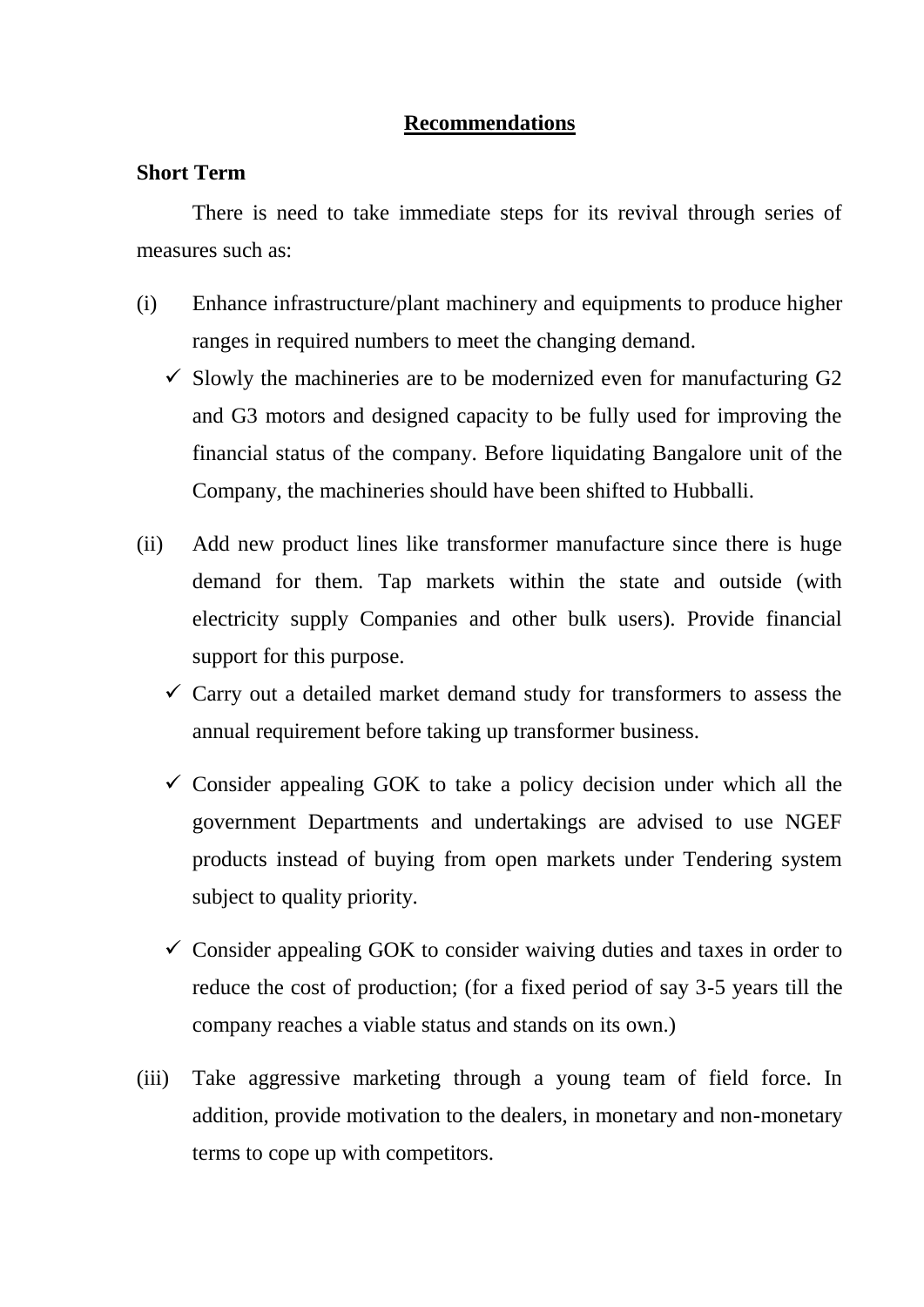- (iv) Consider outsourcing in some activities (other than transformer) since the present facilities are not adequate to augment motor production/transformer manufacture; while doing so necessary safeguard should be provided in the agreements on a long term basis so that private manufacturers do not compromise on quality & bring bad name to the company and start dictating terms.
- v) Formulate a plan for reduction of surplus workforce through Golden Handshake or deputation to other GOK agencies/departments where there need for such workforce.
- vi) Induct technical workforce in phases synchronising superannuation and increase in sales.
	- $\checkmark$  Introduce cost/management accounting and cost control system in addition to the present MIS, to facilitate close monitoring of the performance of the company and taking corrective step

# **Recommendations - Financial**

- 1. A clear cut Costing system should be put in place. The present system of costing is lacking with lot of shortcomings. There is an immediate need to engage a cost consultant to design the costing system and to revisit the entire costing policy.
- 2. It is recommended to have a strong inventory policy focusing on ordering, issuing and managing the stocks. Presently there is no systematic inventory policy and there is no proper ordering policy as well existing. Even though ERP system is introduced, most of the people who are working at stores are not familiar with working and usage of ERP system.
- 3. Computation of Cost of product is not significant and there is no base on which standards are fixed. There is no proper cost sheet maintained and no one is aware of on what basis the standards are fixed. This is resulting in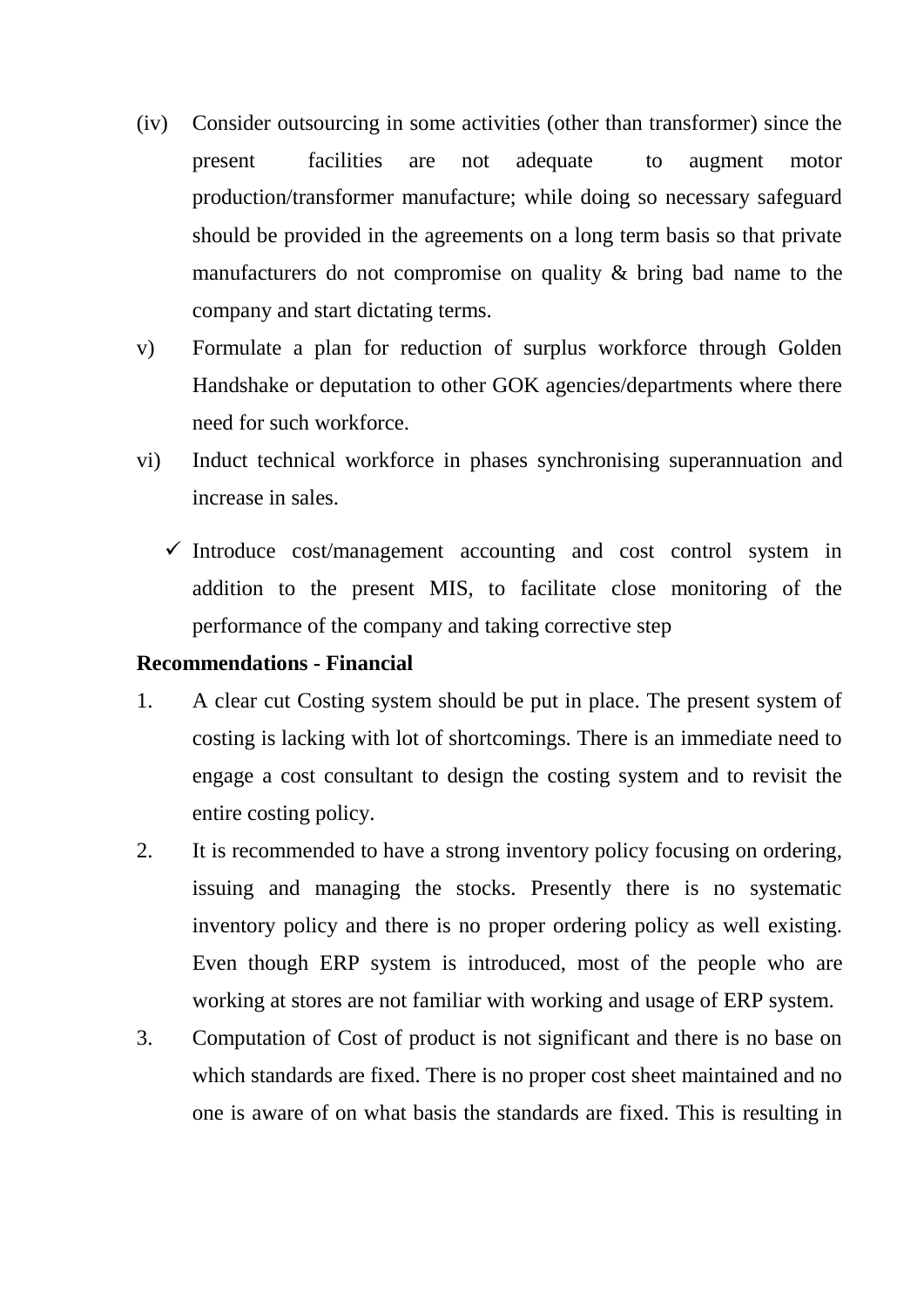high cost and there is urgent need to address this issue and see to it that proper cost data are gathered and used to arrive at cost of production.

- 4. As per the feedback of the dealers and also our interaction with them, it is clear that NGEF brand is still prevalent in market and there are lot of customers who still prefer to buy NGEF motors in high numbers. There is lot of demand but, there is huge supply shortfall which is resulting in not catering to market demand. As we can see that the capacity is not getting utilized fully, the company should work towards, better capacity utilization and should target to achieve at least 80% (from present 50%) and see that it caters to the market demand. For this purpose NGEF may seek financial assistance from GOK or seek additional accommodation from Banks under GOK guarantee.
- 5. The GOK might consider providing Rs. 10 Crores as proposed by NGEF to meet with demand and manufacture of transformer.
- 6. Replacing of old machine with sophisticated and better technology machine and having a proper maintenance policy of existing machine. It is found that the machines used are not contributing to high sales, the reason being because of obsolescence and poor maintenance. The firm should bring an effective machine management policy and address this issue on top priority.
- 7. MIS (Management Information system) reporting system should be developed in a robust manner. The main drawback which we found is that there is no proper data available on time and the data available is also not accurate and clear. The firm should have a strong MIS reporting introduced and all the critical and important data should be shared on timely basis (daily/weekly/monthly etc) to the management for taking further decisions.
- 8. Better unitization of human resources. It is found from the HR records that 96% of the employees have more than 24 years of service to their credit